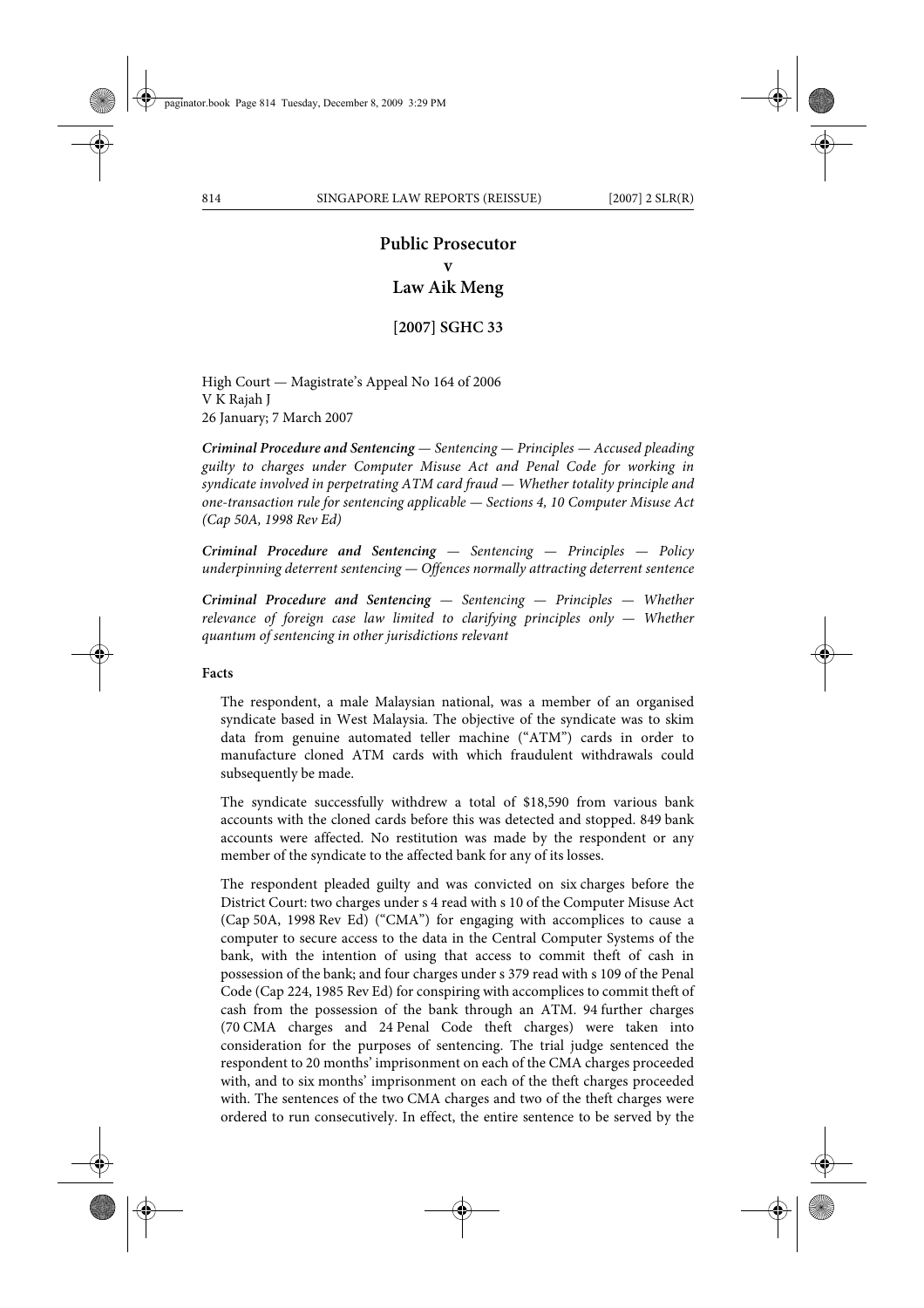respondent amounted to 52 months' imprisonment. The Prosecution appealed against the sentence.

#### **Held, allowing the appeal:**

(1) While foreign authorities were helpful in clarifying the relevant sentencing principles in connection with a particular offence, the precise quantum relating to sentences imposed by foreign courts could not afford an appropriate guide or benchmark for sentencing by our courts. Public interest was the court's foremost consideration when deciding on an appropriate sentence, but public interest was not a static concept fossilised by time or space, but rather a dynamic one, shaped and coloured by the circumstances and mores of a particular society. For that reason, sentencing courts had to be extremely circumspect when devising sentencing benchmarks based on another jurisdiction's public policy or interest: at [15] and [16].

(2) Both specific and general deterrence were usually appropriate in instances where the crime was premeditated. But premeditated offences aside, there were many other situations relating to the type and/or circumstances of a particular offence where general deterrence assumed significance and relevance. Some examples of the types of offences, which warranted general deterrence were: (a) offences against or relating to public institutions, such as the courts, the police and the civil service; (b) offences against vulnerable victims; (c) offences involving professional or corporate integrity or abuse of authority; (d) offences affecting public safety, public health, public services, public or widely-used facilities or public security; (e) offences affecting the delivery of financial services and/or the integrity of the economic infrastructure; and (f) offences involving community and/or race relations. Examples of particular circumstances of an offence which might attract general deterrence included: (a) prevalence of the offence; (b) group/syndicate offences, (c) public disquiet; (d) difficulty of detection and/or apprehension; and (e) offence affecting several victims. One always had to bear in mind that such broadly-defined areas of misfeasance attracting general deterrence as a sentencing consideration were by no means mutually exclusive or cumulatively exhaustive: at [22], [24] to [26].

(3) In addition to so starkly exemplifying numerous areas of misfeasance warranting general deterrence, the crime in question also assumed the guise of an electronic commerce offence that had to be categorically denounced and severely penalised so as to deter similar would be offenders. The fact that this was the first case of its kind to come before the courts, that such offenders were notoriously difficult to apprehend, compounded by the abhorrent prospect that foreigners might be tempted to target and enter Singapore for the sole purpose of carrying out such illegal enterprises, called for nothing less than a resoundingly severe deterrent sentence: at [28].

(4) Parliament intended that offences prosecuted under the CMA be treated seriously, and that deterrence functioned as a necessary sentencing consideration in all such offences. The deliberate prosecution of ATM fraud offences under the CMA in lieu of the Penal Code signalled to the court that it should consider whether to treat the offences even more seriously than if the Prosecution had opted to invoke the provisions of the Penal Code. Further, the maximum imprisonment term of s 4 read with s 10 of the CMA was higher than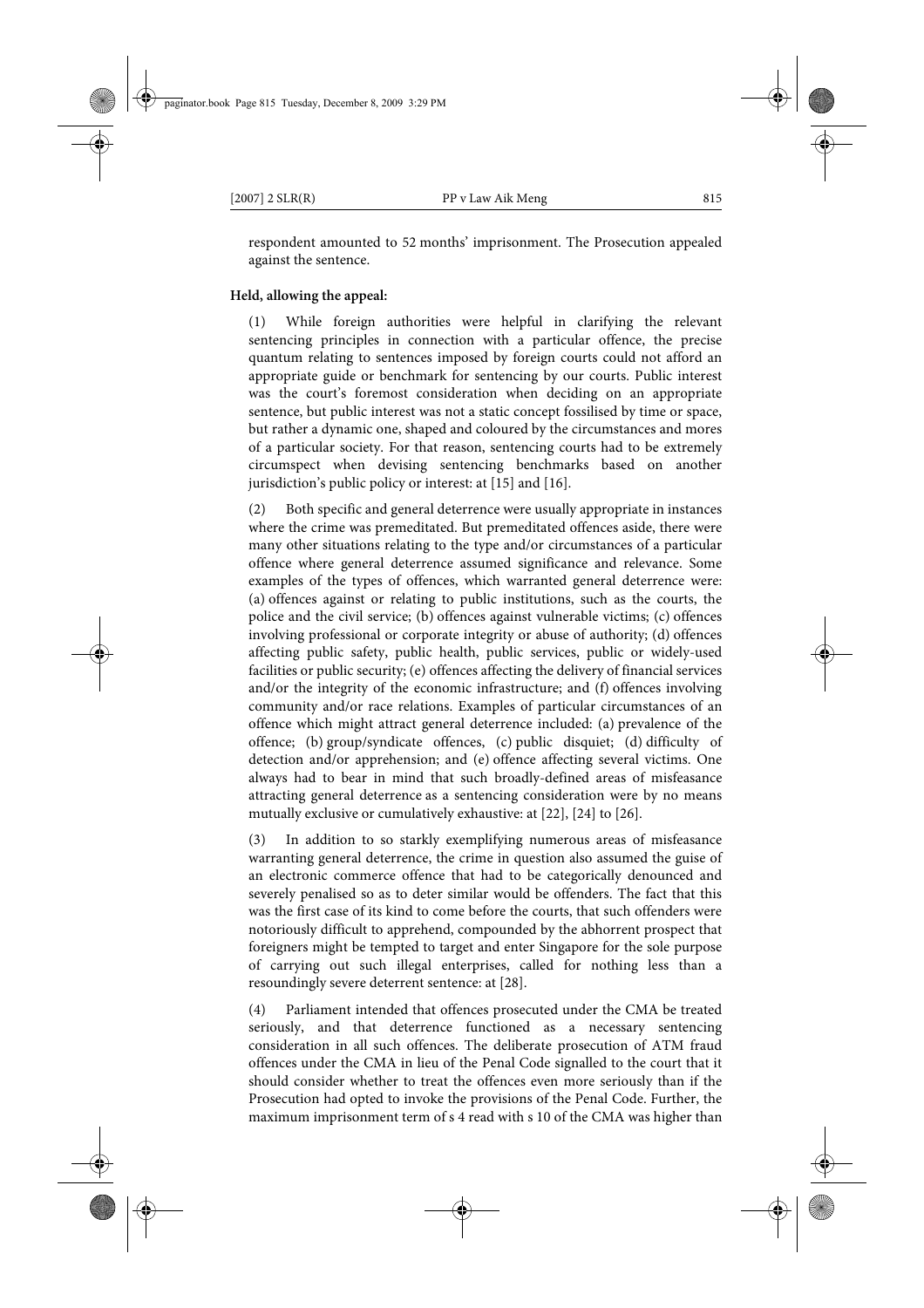that of the applicable offences under the Penal Code and invoking the CMA undoubtedly denoted that a more serious offence had been committed, implying in turn that an enhanced sentence might be in order: at [38] and [39].

(5) An appropriate starting point of the sentencing tariffs for CMA offences would be in the range of 24 to 48 months' imprisonment for each charge. Mitigating and aggravating factors would then be factored in to discount or increase the sentence accordingly. The present case had a number of aggravating features: the respondent played a vital part both in the manufacture of the counterfeit ATM cards and within the criminal syndicate; and the respondent faced a substantial number of charges. Other aggravating factors included the extent of the planning and premeditation involved; the sophistication of the offences as evidenced by the advanced skimming devices utilised; the damage caused – both tangible and intangible; as well as the inescapable international dimension of the offences. The sentence of 20 months' imprisonment for each CMA charge imposed by the trial judge was therefore manifestly inadequate; a term of 42 months' imprisonment for each CMA charge would better reflect and serve the twin goals of deterrence and retribution and was also an appropriately commensurate sentence both in relation to the severity of the offence as well as the culpability of the offender: at [45] to [48].

(6) The one-transaction rule could be interpreted in terms of proximity in time and proximity in type of offence. Applying these principles to the present case, even if the offences committed at different ATMs in Singapore could be regarded as having been perpetrated against the same victim (*ie*, the bank), the offences were nevertheless not committed within a relatively short space of time. The requisite "proximity in time" element was to that extent absent and the offences could not be construed as a "single transaction". Further, the onetransaction rule was not to be construed as a hard and fast rule rigidly applied across the board. Where consecutive sentences were in keeping with the gravity of the offence, courts could not impose concurrent sentences simply because they felt fettered by the presumed operation of the one-transaction rule. Thus, even if the offences in the present case might conceivably be perceived as part of a single transaction, consecutive sentences were in fact dictated by the gravity of the offences involved: at [52], [53], [55] and [56].

(7) The totality principle guided the court in sentencing an offender guilty of more than one offence, ensuring that the total sentence remained proportionate to the gravity of the context. It was axiomatic that the totality principle, not dissimilarly from its one-transaction counterpart, functioned not as an inflexible rule, but rather as a helpful guideline to remind the court that the correlation of the sentence to the gravity of the offender's conduct and offences was of critical importance. In short, sentences had to be restrained by the principle of proportionality. Having accorded due consideration to the totality principle, a cumulative imprisonment term of 12 years' imprisonment in the present case was appropriate: at [58] and [60].

#### **Case(s) referred to**

*Angliss Singapore Pte Ltd v PP* [2006] 4 SLR(R) 653; [2006] 4 SLR 653 (refd) *Chia Kim Heng Frederick v PP* [1992] 1 SLR(R) 63; [1992] 1 SLR 361 (refd) *HKSAR v Cheng Hung Man* [2003] HKLCU LEXIS 1366 (refd)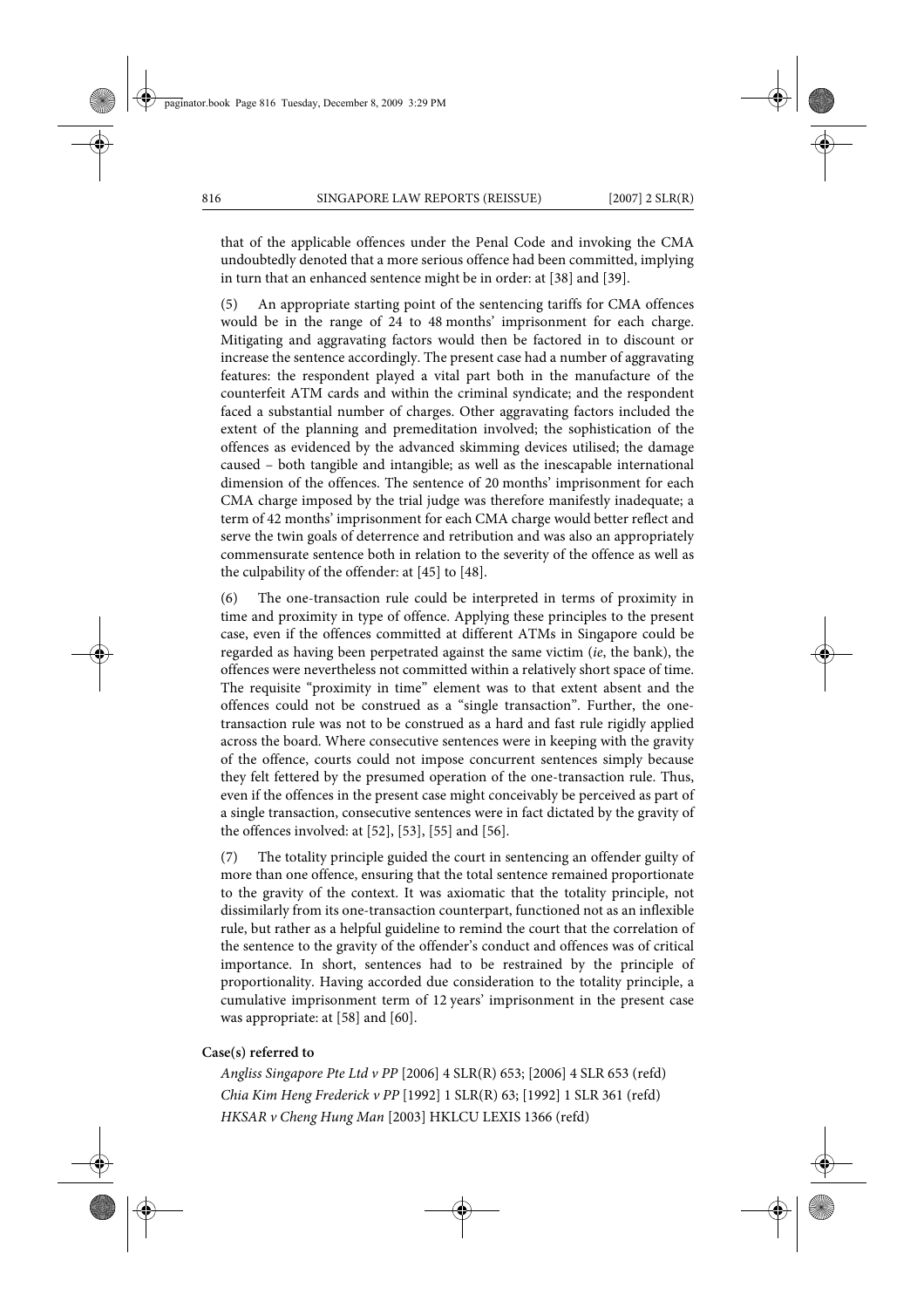*Kanagasuntharam v PP* [1991] 2 SLR(R) 874; [1992] 1 SLR 81 (refd) *Maideen Pillai v PP* [1995] 3 SLR(R) 706; [1996] 1 SLR 161 (refd) *McKechnie* (Court of Criminal Appeal, NSW) (1 October 1987) (refd) *Meeran bin Mydin v PP* [1998] 1 SLR(R) 522; [1998] 2 SLR 522 (refd) *Moganaruban s/o Subramaniam v PP* [2005] 4 SLR(R) 121; [2005] 4 SLR 121 (refd) *Mohammed Zairi bin Mohamad Mohtar v PP* [2002] 1 SLR(R) 211; [2002] 1 SLR 344 (refd) *Navaseelan Balasingam v PP* [2007] 1 SLR(R) 767; [2007] 1 SLR 767 (folld) *Ong Tiong Poh v PP* [1998] 2 SLR(R) 547; [1998] 2 SLR 853 (refd) *Ooi Joo Keong v PP* [1996] 3 SLR(R) 866; [1997] 2 SLR 68 (refd) *PP v Chan Chuan* [1991] 1 SLR(R) 14; [1991] SLR 335 (refd) *PP v Fernando Payagala Waduge Malitha Kumar* [2007] 2 SLR(R) 334; [2007] 2 SLR 334 (refd) *PP v Lim Boon Hong* Magistrate's Appeal No 26 of 2000 (distd) *PP v Mohammad Farhan bin Moh Mustafa* District Arrest Case No 1808 of 2004 (refd) *PP v Muhamad Hasik bin Sahar* [2002] 1 SLR(R) 1069; [2002] 3 SLR 149 (refd) *PP v Navaseelan Balasingam* [2006] SGDC 156 (distd) *PP v Nazarudin bin Ahmad* [1993] 2 MLJ 9 (refd) *PP v NF* [2006] 4 SLR(R) 849; [2006] 4 SLR 849 (refd) *PP v Ng Tai Tee Janet* [2000] 3 SLR(R) 735; [2001] 1 SLR 343 (refd) *PP v Rohaazman bin Ali* [2001] SGDC 339 (refd) *PP v Sayidina Ali bin Ibie* [1989] 2 MLJ 137 (refd) *PP v Tan Fook Sum* [1999] 1 SLR(R) 1022; [1999] 2 SLR 523 (refd) *PP v Yap Sin Peng* [1986] 2 MLJ 66 (refd) *R v Caird* (1970) 54 Cr App R 499 (refd) *R v Cenan* [2004] EWCA Crim 3388 (refd) *R v Dixon-Jenkins* (1985) 14 A Crim R 372 (refd) *R v James Henry Sargeant* (1974) 60 Cr App R 74 (refd) *R v John Barrick* [1985] 7 Cr App R (S) 142 (refd) *R v Kane* (1987) 29 A Crim R 326 (refd) *R v Mayer* [2006] ABPC 30 (refd) *R v Peter John Kastercum* (1972) 56 Cr App R 298 (refd) *R v Taj; R v Gardner and R v Samuel* [2003] EWCA Crim 2633 (refd) *R v Taylor* (1985) 18 A Crim R 14 (refd) *Rahj Kamal bin Abdullah v PP* [1997] 3 SLR(R) 227; [1998] 1 SLR 447 (refd) *Reg v Glenister* [1980] 2 NSWLR 597 (refd) *Sim Gek Yong v PP* [1995] 1 SLR(R) 185; [1995] 1 SLR 537 (refd) *Tan Kay Beng v PP* [2006] 4 SLR(R) 10; [2006] 4 SLR 10 (refd) *V Murugesan v PP* [2006] 1 SLR(R) 388; [2006] 1 SLR 388 (refd) *Wong Kai Chuen Philip v PP* [1990] 2 SLR(R) 361; [1990] SLR 1011 (refd) *Xia Qin Lai v PP* [1999] 3 SLR(R) 257; [1999] 4 SLR 343 (refd)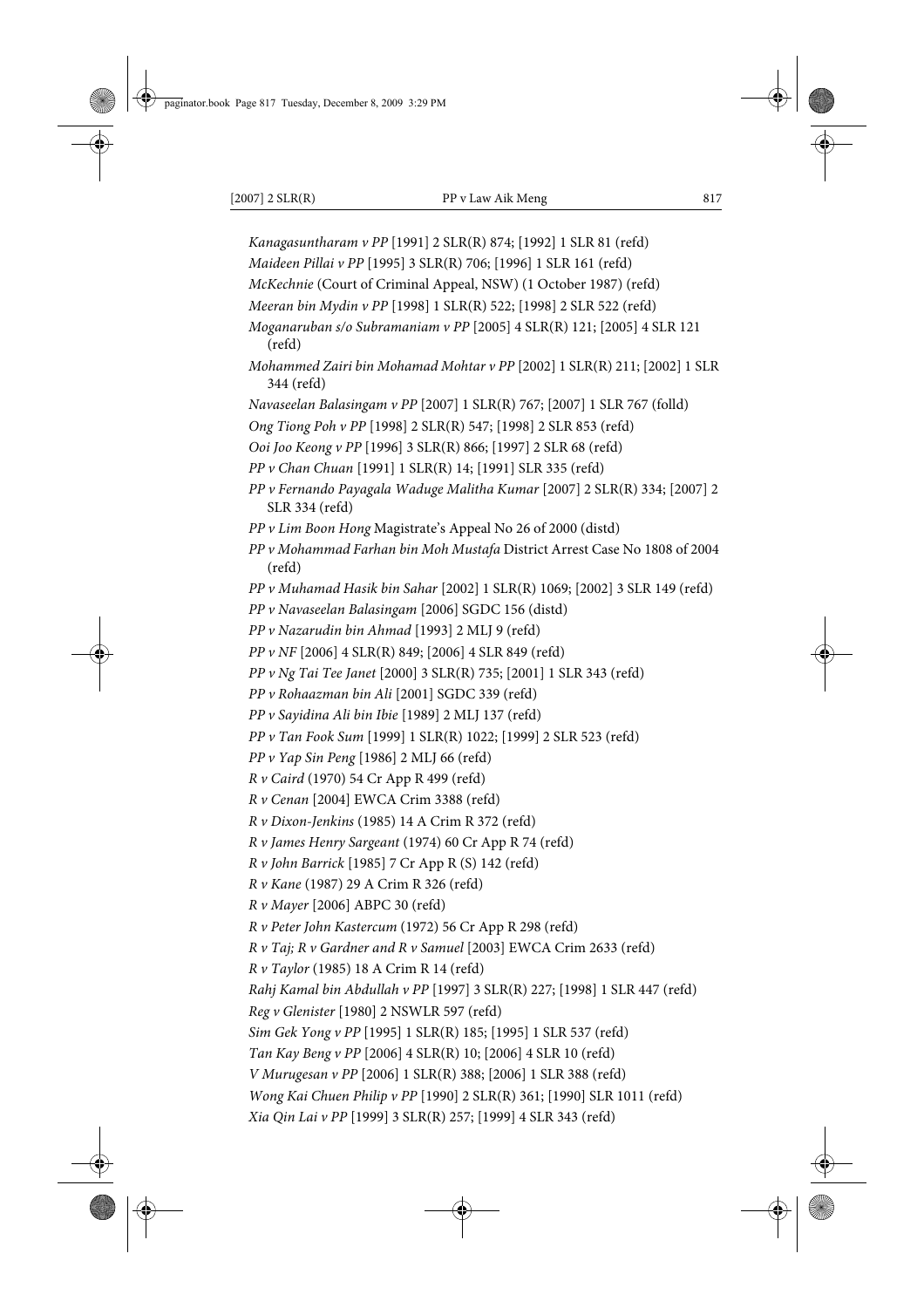#### **Legislation referred to**

Computer Misuse Act (Cap 50A, 1998 Rev Ed) ss 4, 10 Penal Code (Cap 224, 1985 Rev Ed) ss 109, 379, 511

*April Phang (Deputy Public Prosecutor) for the appellant; S Dhillon (Dhillon & Partners) for the respondent.*

[Editorial note: This was an appeal from the decision of the District Court in [2006] SGDC 243.]

7 March 2007

#### **V K Rajah J:**

1 Automated Teller Machines ("ATMs") were first modestly devised as cash dispensers for fully integrated banking networks. They gradually evolved to facilitate various other transactions such as account checking, the acceptance of cash deposits, currency recognition, monetary transfers, printing of bank statements, updating passbooks, *inter alia*. Today, they function as a veritable boon to the public, affording what can only be described as the epitome of ease both in terms of accessing cash as well as executing other essential transactions outside banking hours. Their ubiquitous presence has spared many financial institutions the need to erect brick and mortar branches, which has in turn helped to significantly reduce the costs of banking transactions.

2 By facilitating round-the-clock access to their services, ATM networks not only symbolise unprecedented convenience, they have also come to represent an *indispensable* conduit for the execution of a plethora of banal financial transactions. Unfortunately, but not altogether surprisingly, the proliferation of ATM facilities has engendered a corresponding proliferation in card related fraud. This in turn has from time to time undermined public confidence in the ability of banks to securely and effectively conduct electronic transactions. The attendant compromise on the secrecy of a customer's banking account compounded by the difficulty in apprehending such offenders, tilts the balance heavily in favour of *substantially deterrent sentences* for such offences.

3 The instant case is the first of its kind in Singapore to involve the *entire* criminal enterprise of ATM fraud. Commencing with card skimming and progressing to the transfer of "stolen" data onto cloned ATM cards, it culminated in the use of these cloned cards to withdraw money from the violated accounts. Having pleaded guilty, the respondent was convicted on six charges before the District Court. The charges are as follows:

(a) *Two charges* under s 4 read with s 10 of the Computer Misuse Act (Cap 50A, 1998 Rev Ed) ("CMA") for engaging with accomplices to cause a computer to secure access to the data in the Central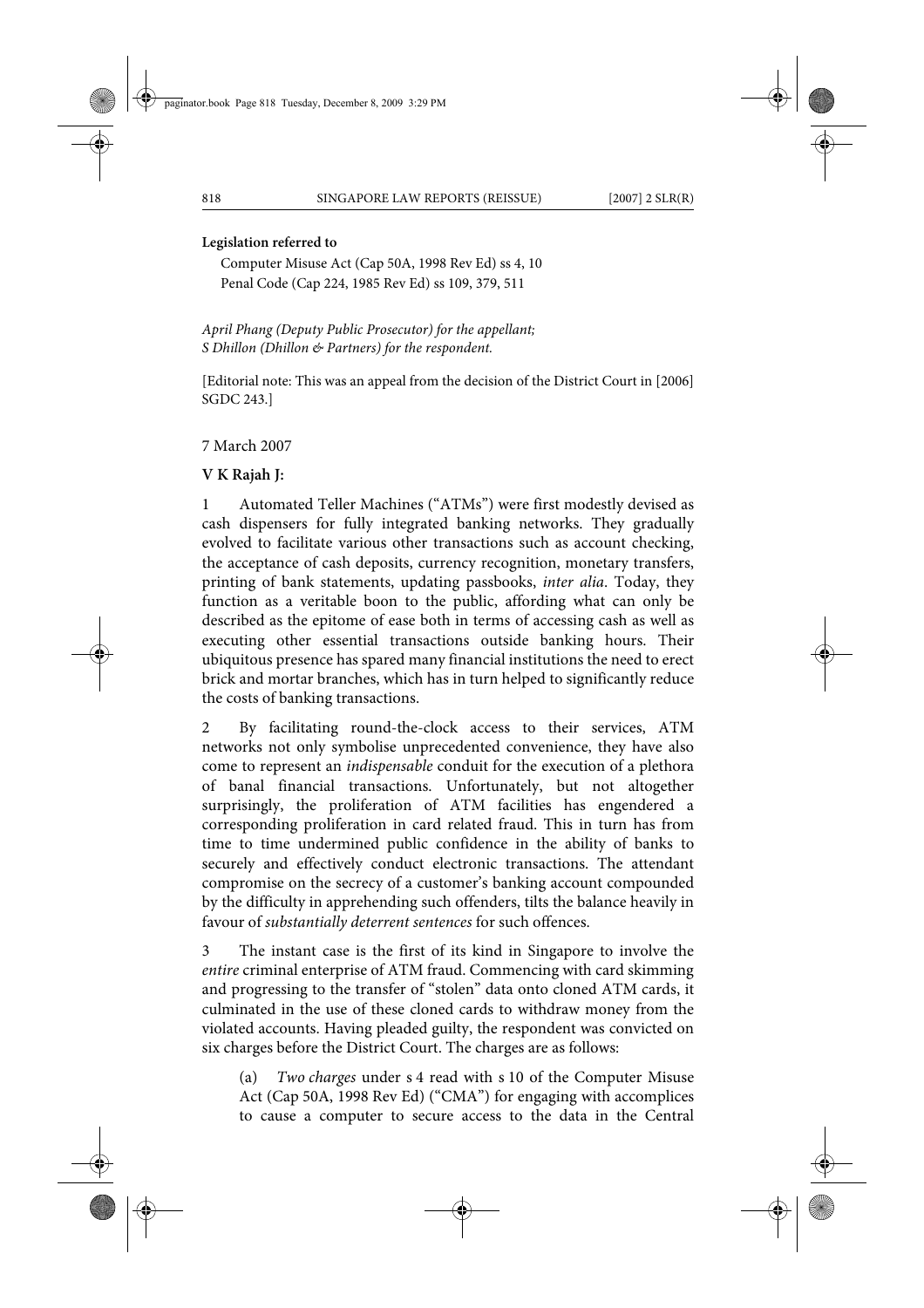Computer Systems of the Development Bank of Singapore Limited ("DBS"), with the intention of using that access to commit theft of cash in the possession of DBS; and

(b) *Four charges* under s 379 read with s 109 of the Penal Code (Cap 224, 1985 Rev Ed) ("Penal Code") for conspiring with accomplices to commit theft of cash from the possession of DBS through an ATM.

4 94 further charges (70 charges under s 4 read with s 10 of the CMA; ten charges under s 379 read with s 109 of the Penal Code; and 14 charges under s 379 read with s 511 of the Penal Code) were taken into consideration for the purposes of sentencing.

5 The respondent was sentenced by the district judge ("the trial judge") to 20 months' imprisonment on each of the CMA charges proceeded with, and to six months' imprisonment on each of the theft charges proceeded with. The sentences of the two CMA charges and two of the theft charges were ordered to run consecutively. In effect, the entire sentence to be served by the respondent amounted to 52 months' imprisonment. When a dissatisfied prosecution appealed, I allowed the appeal and enhanced the sentences to the following terms: 42 months' imprisonment for each of the two CMA charges; 15 months' imprisonment for each of the four theft charges. The sentences in *all* six charges are to run *consecutively*, giving rise to a term of 144 months' (12 years') imprisonment.

# **The facts**

6 The respondent who is a male Malaysian national was a member of an organised syndicate based in West Malaysia. The objective of the syndicate was to skim data from genuine ATM cards in order to manufacture cloned ATM cards with which fraudulent withdrawals could subsequently be made. This was implemented by planting skimming devices at ATMs. The skimmer, a data capturing card reader, would capture the card information of account holders who used the ATM. A pin-hole camera was concealed above the ATM monitor to capture the act of cardholders keying in their Personal Identification Numbers ("PINs") on the keypad. These video images were then transmitted wirelessly to an MP4 player, which was also concealed nearby. The data would later be transferred to West Malaysia, where the syndicate would decrypt the data and process multiple cloned ATM cards. Finally the cloned cards would be employed to make fraudulent withdrawals of cash from the same ATM network in Singapore.

The respondent's role was to plant the skimming devices at certain DBS ATMs in Singapore and then lie in wait in the vicinity. After data from a sufficient number of ATM cards was captured, the respondent and his accomplices would remove the skimming devices and transport them to the syndicate in West Malaysia for the manufacture of cloned cards. The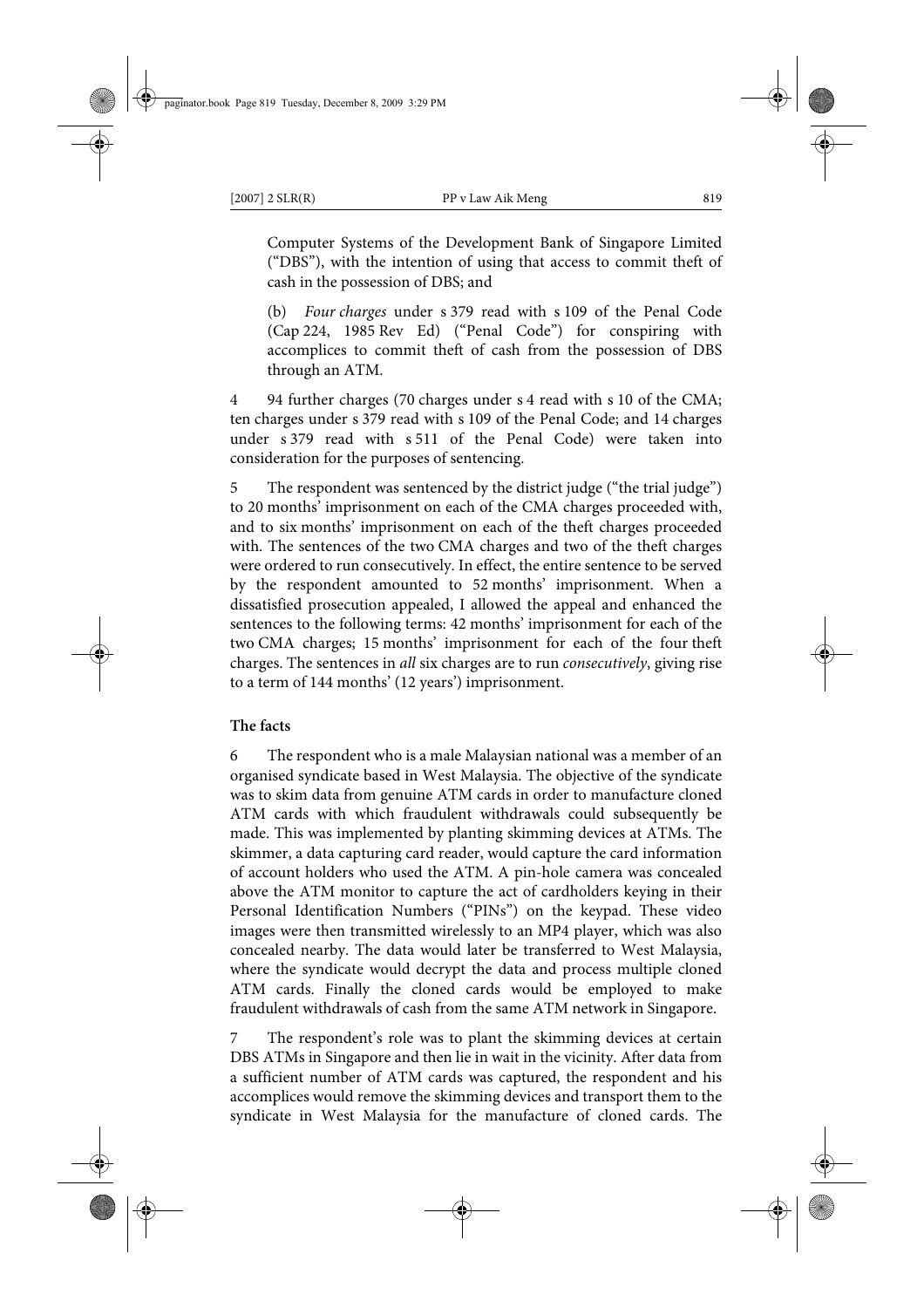respondent and his accomplices were also responsible for returning to Singapore to withdraw cash from various ATMs in Singapore with the cloned cards.

8 The syndicate successfully withdrew a total of S\$18,590 from Post Office Savings Bank ("POSB") accounts with the cloned cards before this was detected and stopped. 849 POSB accounts were violated during the relevant period and DBS had to both block and replace all these accounts. No restitution was made by the respondent or any member of the syndicate to DBS for any of its losses. The respondent's accomplices are still at large.

#### **Decision of the trial judge**

9 The respondent pleaded in mitigation that he had received little education, coming from an impoverished background; that he committed the offences to settle debts; that he was merely a "runner" and not the mastermind; that he regretted committing the offences: see *PP v Law Aik Meng* [2006] SGDC 243 ("GD") at [5]. The prosecution, on the other hand, submitted *inter alia* that the respondent faced a large number of charges and that the criminal acts in question were committed over a period of three months; that there was a high degree of planning and organisation involved in the crime; that the respondent was a member of a vertically integrated syndicated operation; that the manner in which the offences were committed posed serious difficulties both in terms of detection and apprehension: see GD at [6]–[9].

10 The trial judge agreed with the prosecution that such crimes would erode confidence in the commercial and electronic banking systems in Singapore. He was of the view that the ambient circumstances called for a deterrent sentence to hinder both the respondent and other like-minded persons from committing crimes via the electronic systems: see GD at [11]. In computing the sentence, the following cases in various jurisdictions were considered in detail by the trial judge:

(a) *R v Cenan* [2004] EWCA Crim 3388 (English case): the accused and his accomplice were charged with conspiracy to defraud by cloning credit cards and using those cloned cards to obtain cash from machines. The accused was sentenced to three years' imprisonment after pleading guilty. The Court of Appeal reduced the sentence of three years to two years' imprisonment.

(b) *R v Taj; R v Gardner and R v Samuel* [2003] EWCA Crim 2633 (English case): the three accused persons were charged with conspiring with others to defraud banks and other credit card issuing companies through the production of counterfeit credit and debit cards, which were encoded with the details of genuine cards. Taj was sentenced to five years' imprisonment; Gardner was sentenced to four years' imprisonment; and Samuel was sentenced to seven years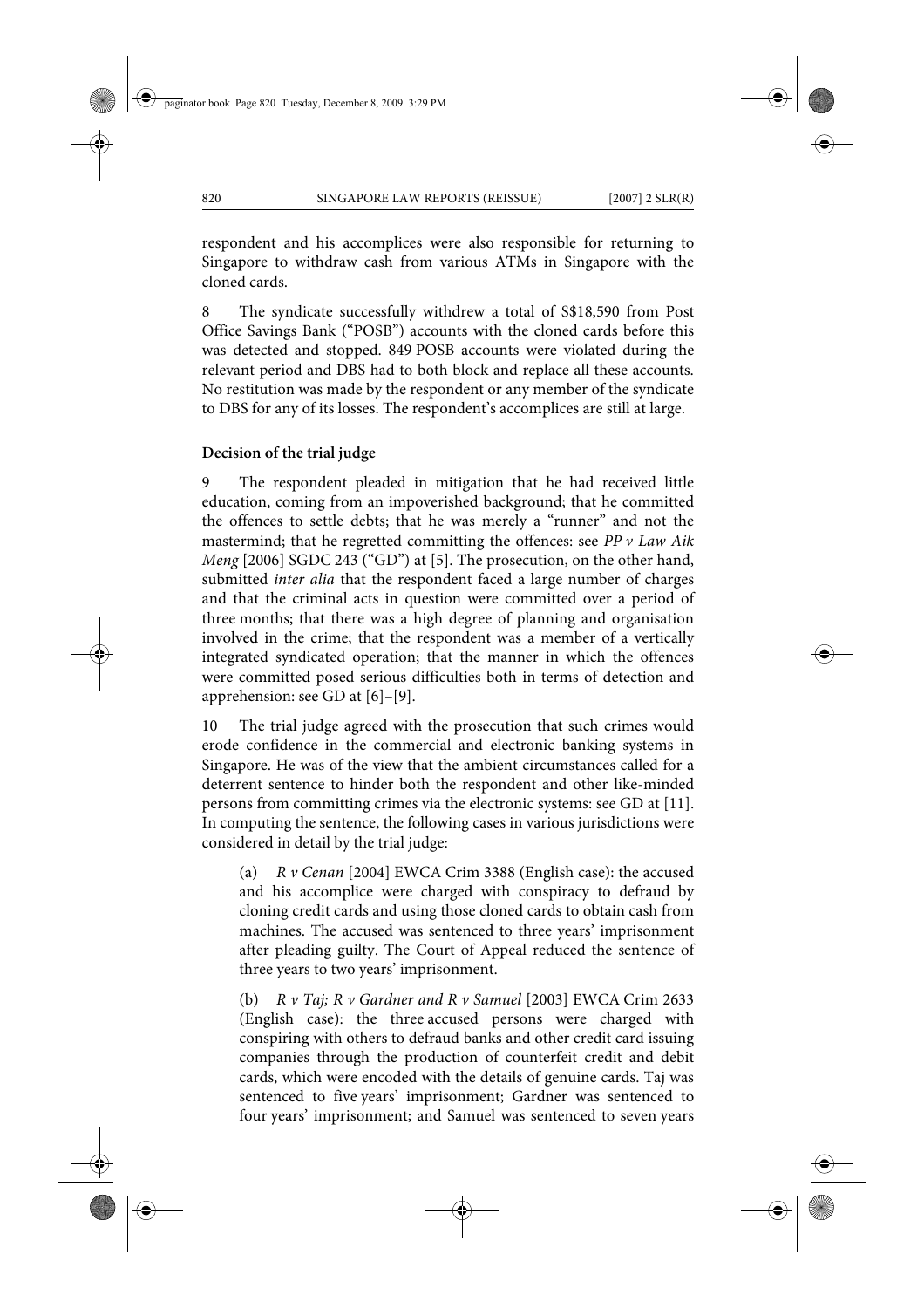detention in a young offender institution. On appeal, the Court of Appeal reduced Samuel's seven-year term to five and a half years. Taj's sentence was reduced to four years, and Gardner's sentence was reduced to three years.

(c) *R v Mayer* [2006] ABPC 30 (Canadian case): the accused pleaded guilty to 28 charges of using forged debit cards and debit card data. He was part of a criminal organisation of individuals. Commenting that investigating the type of criminal activity involved in the case was both difficult and time consuming, the court imposed a global sentence of 18 months' imprisonment.

(d) *HKSAR v Cheng Hung Man* [2003] HKLCU LEXIS 1366 (Hong Kong case): the accused faced three charges: one for the possession of a forged credit card, a second for using the forged credit card, and a third for the possession of equipment for the fabrication of a false instrument. He was sentenced to three years' imprisonment in respect of the first and second charges and four and a half years' imprisonment in respect of the third charge; all sentences were to run concurrently.

(e) *PP v Navaseelan Balasingam* [2006] SGDC 156 ("*Navaseelan*") (local case): the accused was convicted on five theft charges and five charges under s 4 of the CMA for using cloned ATM cards to steal money from United Overseas Bank Limited. Another 258 charges were taken into consideration. The accused pleaded guilty and he was sentenced to six months' imprisonment for each theft charge and 18 months' imprisonment for each charge under the CMA, with two of the theft charges and three of the CMA charges to run consecutively, making a total of 66 months' imprisonment.

11 Unaware that *Navaseelan* ([10(e)] *supra*) would be subsequently appealed against and that the High Court on appeal determined that *all* the CMA charges were to run consecutively and that the accused would have to serve a total of eight and a half years' (102 months') imprisonment (see [59] below), the trial judge relied on the District Court's decision as a benchmark in relation to the present matrix. He noted in particular the greater number of charges taken into consideration in *Navaseelan* (258 charges) as compared to the present case (94 charges), as well as the larger amount involved in *Navaseelan* (\$54,000) in contradistinction to the present case (\$18,590): see GD at [17]. *In addition, he observed that the sentences imposed in the foreign cases ranged between three to five years' imprisonment*: see GD at [18]. The trial judge then determined that a total sentence of 52 months' imprisonment was appropriate in the present case.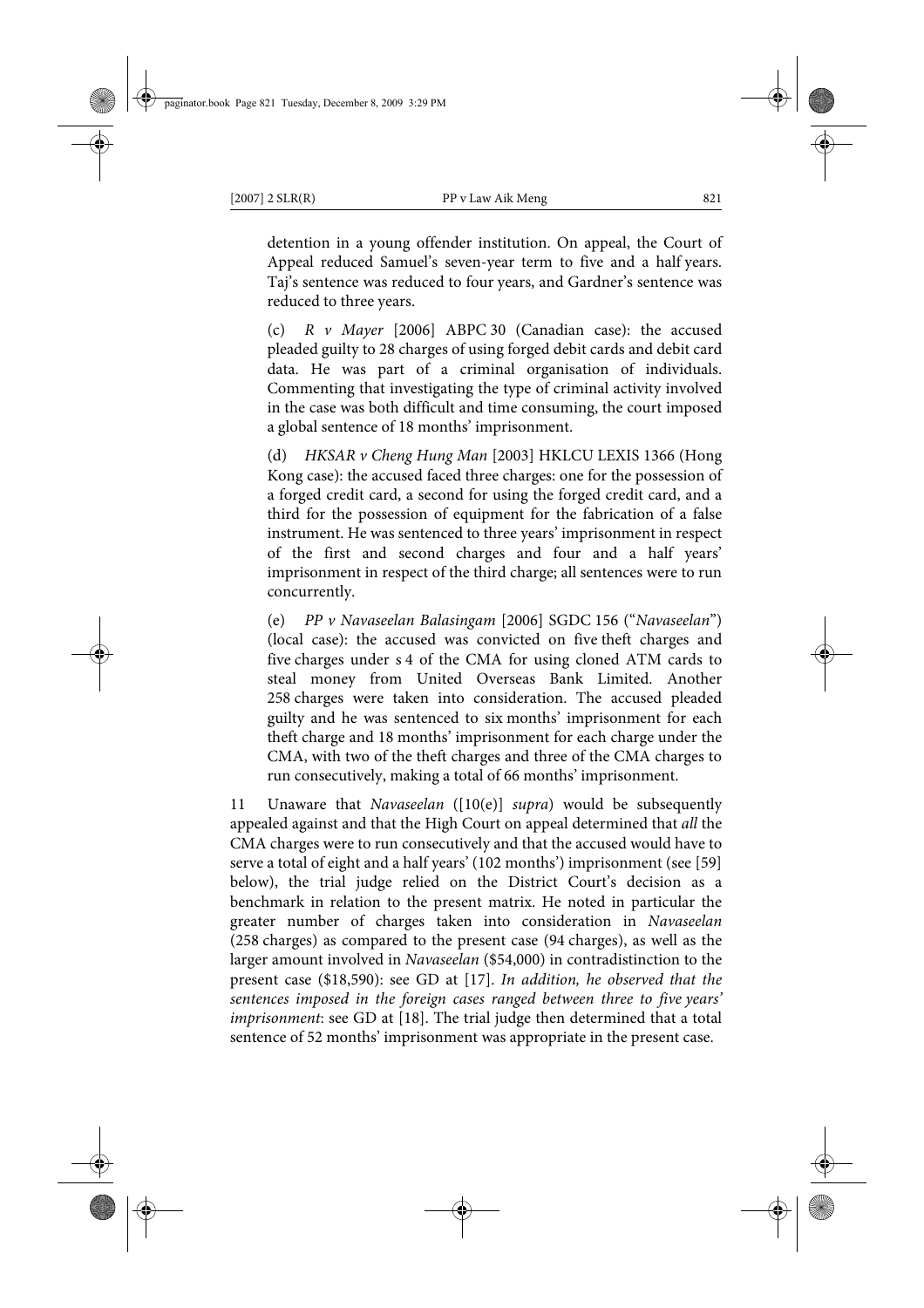# **The authorities considered by the trial judge**

# *PP v Navaseelan Balasingam*

12 A close examination of *Navaseelan* ([10(e)] *supra*) reveals the factual scenario in that case to be quite different from the present in several aspects. The more obvious differences relate to the nature of the offences and the role of the offender.

# *Nature of the offences*

13 The offences in *Navaseelan* related solely to the use of counterfeit ATM cards to illegally withdraw cash from various ATMs. A syndicate *supplied the counterfeit ATM cards* to the accused. In contrast, the offences in the present case involved an entire train of criminal infractions. The Malaysia-based syndicate, in which the respondent was a key player, systematically planned, organised and targeted an entire banking network in Singapore. The CMA charges in the present case involved the accessing of bank accounts through the use of counterfeit ATM cards and PINs, not unlike *Navaseelan*, but significantly *also* included the audacious planting of skimming devices to secure that access. The bold and brazen nature of the offences in the present case clearly warrants a harsher severe penalty.

#### *Role of the offender*

14 A further distinction between *Navaseelan* and the present case relates to the roles of the respective accused persons. In the former case, the accused was convicted for *using* counterfeit ATM cards to withdraw money illegally from ATMs. In the present case, the respondent was convicted not only for the use of counterfeit ATM cards, but also for *planting skimming devices in ATMs to facilitate the manufacture of such cards*. The respondent's role in the criminal scheme was far more immediate and pronounced than that of the accused in *Navaseelan*. In fact, the scheme would not have worked *if not for* steps specifically implemented by the respondent. It is trite law that the greater the extent of the offender's involvement or participation, the higher the sentence warranted (see *PP v Sayidina Ali bin Ibie* [1989] 2 MLJ 137; *PP v Chan Chuan* [1991] 1 SLR(R) 14; *PP v Nazarudin bin Ahmad* [1993] 2 MLJ 9).

#### *Relevance of foreign sentencing precedents*

15 The trial judge also appears to have attached considerable weight to a number of sentencing precedents from England, Canada and Hong Kong. I was surprised to note that he went as far as to rubber stamp the actual sentences meted out in these foreign cases as guidelines to fix the upper and lower limits of the sentencing tariff the court ultimately adopted in this case: GD at [18]. It bears emphasis that while foreign authorities are helpful in clarifying the relevant *sentencing principles* in connection with a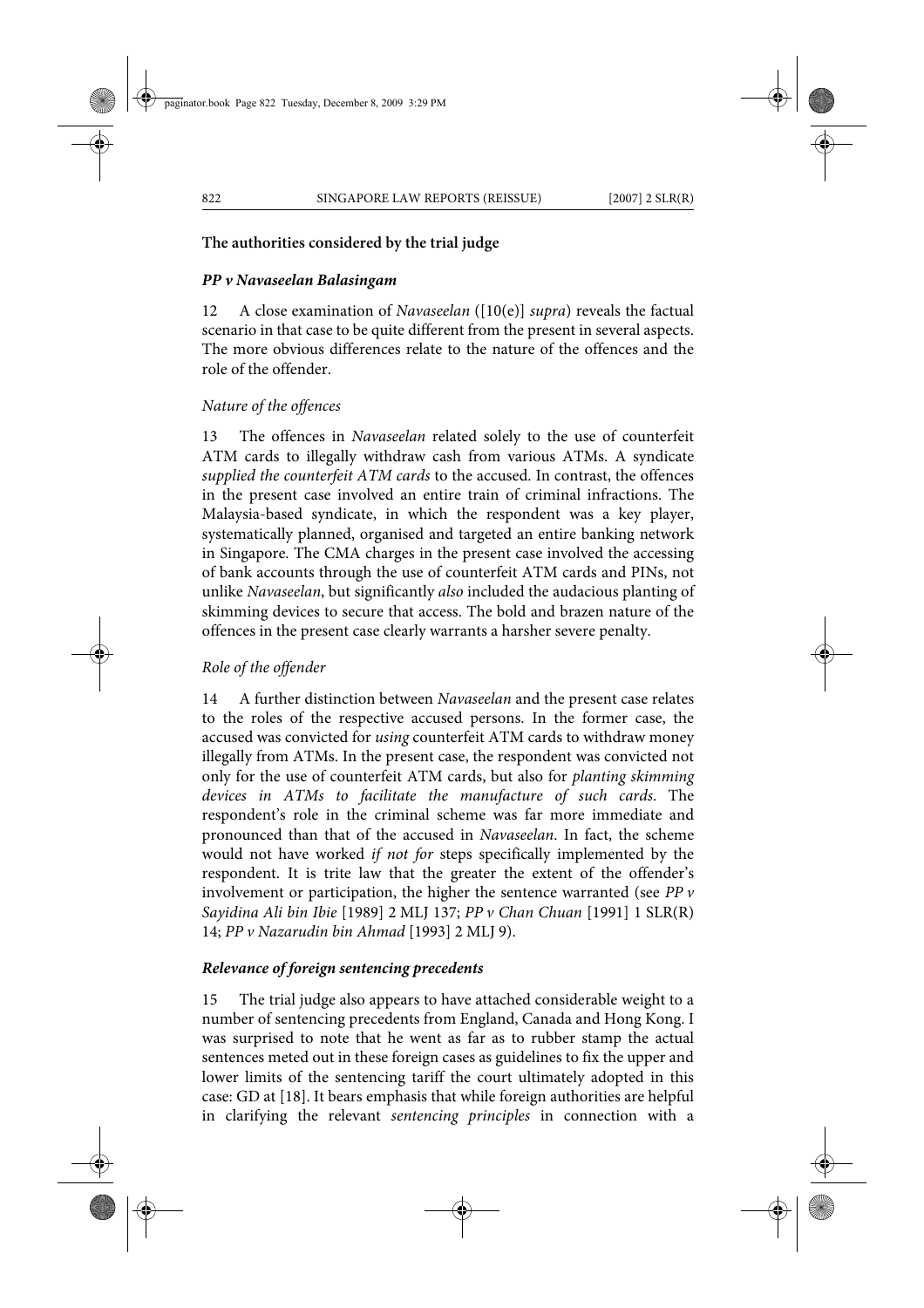particular offence, the *precise quantum* relating to sentences imposed by foreign courts cannot afford an appropriate guide or benchmark for sentencing by our courts. In *Chia Kim Heng Frederick v PP* [1992] 1 SLR(R) 63 at [12] Yong Pung How CJ unequivocally declared:

Because the approach towards sentencing is governed by the objective in inflicting punishment, which in turn reflects the social environment in a country, it would not be appropriate for a court in Singapore to follow completely the approach and practice followed by English courts in sentences for imprisonment …

16 It has been held that public interest is the court's foremost consideration when deciding on an appropriate sentence; *Sim Gek Yong v PP* [1995] 1 SLR(R) 185. In *Angliss Singapore Pte Ltd v PP* [2006] 4 SLR(R) 653 ("*Angliss*"), I stated at [17] that public interest dictates that in balancing the equation, a sentencing judge should apply his mind to whether the sentence is necessary and justified by the public's concern in deterring and preventing a particular type of criminal conduct. In the present case, public interest definitely figures as a vital, if not dominant consideration. Be that as it may, it is also pertinent to reiterate that public interest is not a static concept fossilised by time or space, but rather a dynamic one, shaped and coloured by the circumstances and mores of a particular society. It has been famously observed in another context that public interest is an unruly horse to mount and once incorrectly mounted is difficult to dismount. For that reason, sentencing courts must be extremely circumspect when devising *sentencing benchmarks* based on another jurisdiction's public policy or interest. Indeed, given the differences in culture, community values, public policy and sentencing attitudes in different jurisdictions, undue and unthinking deference by local courts to the sentencing benchmarks pronounced by foreign courts could well result in sentences inconsistent with and ill-suited to the administration of criminal justice in Singapore.

# **Principles of sentencing applicable to the present case**

17 The conventional considerations, or "classical principles" of sentencing, may be divided into four broad categories: deterrence, retribution, prevention and rehabilitation: *R v James Henry Sargeant* (1974) 60 Cr App R 74 at 77. In a case such as this, where the accused has played a pivotal role in a sophisticated foreign syndicate that has sought to systematically and unflinchingly perpetrate fraud on a massive scale in Singapore, the principles of deterrence and retribution must assume centrestage. These two principles will therefore be my prime focus.

# *Deterrence*

18 It has been a recurrent theme in our sentencing jurisprudence that "the dominant choice of sentence in advancing the public interest is the deterrent sentence" (see *Sentencing Practice in the Subordinate Courts*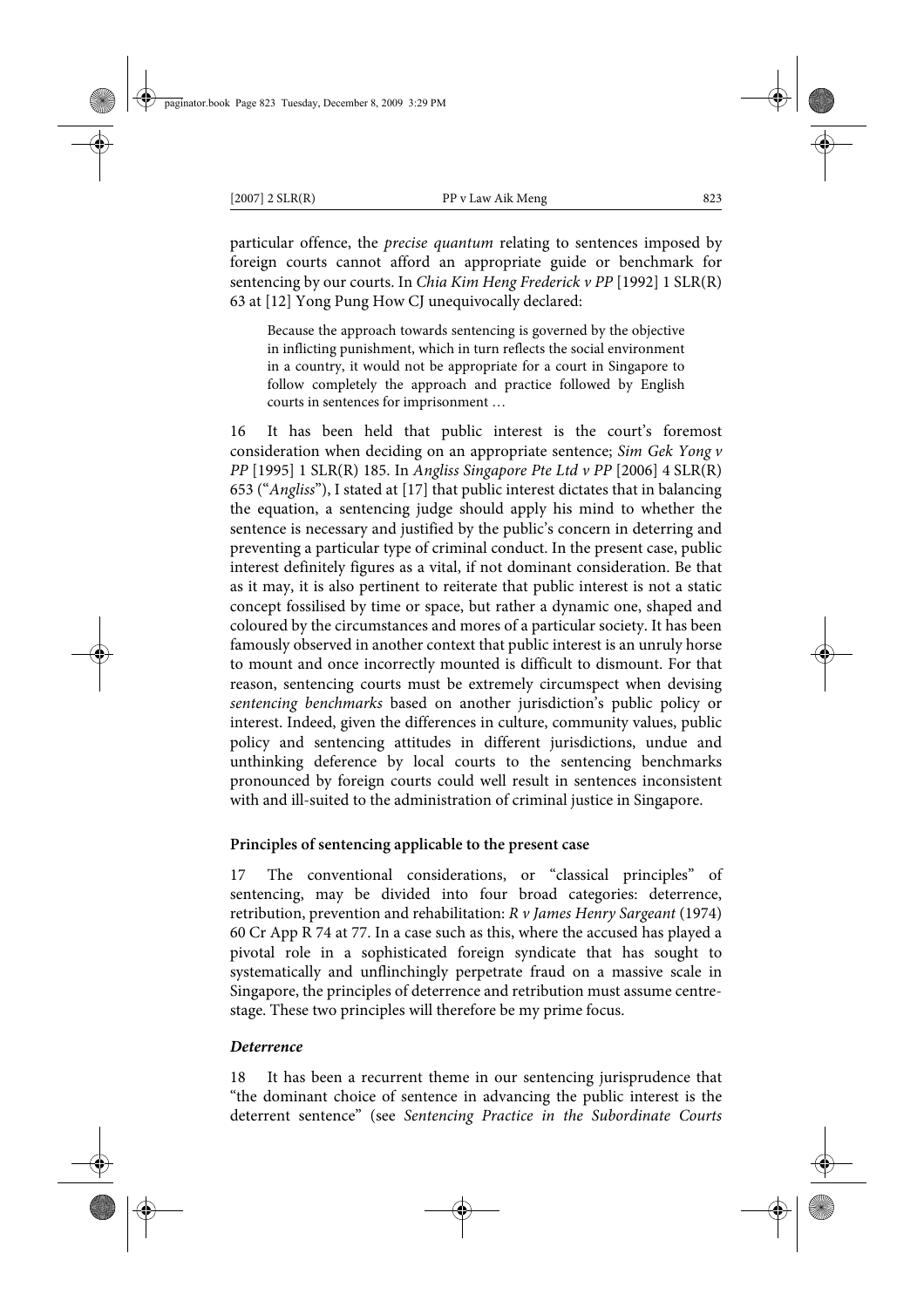(Butterworths, 2nd Ed, 2003) ("*Sentencing Practice*") at p 73). Yong CJ observed with his customary clarity and acuity in *PP v Tan Fook Sum* [1999] 1 SLR(R) 1022 ("*Tan Fook Sum*") at [18]:

... The foremost significance of the role of deterrence, both specific and general, in crime control in recent years, not least because of the established correlation between the sentences imposed by the courts and crime rates, need hardly be mentioned.

19 This approach has been the cornerstone of our sentencing jurisprudence though it has not always been universally acclaimed by academics as invariably effective (see, for example, Andrew von Hirsch, *Criminal Deterrence and Sentence Severity: An Analysis of Recent Research* (Hart Publishing, 1999) ("Andrew von Hirsch, 1999")). Ultimately however, the judicial philosophy and approach to crime control in each jurisdiction is a policy decision based on the balancing of communitarian values and concerns against individual interests. It is pointless to attempt to distil from the various strands of foreign criminal legal jurisprudence a universal consensus that could or should be applied in Singapore. The present crime control model premised on a judicious and focussed application of deterrence coupled with the effective apprehension of offenders has worked well for Singapore. There is neither any need nor basis to tamper with the present judicial policy of broadly applying deterrence as a vital sentencing consideration to a variety of different crimes. To pointlessly eclipse this approach would be to ignore the melancholic wisdom in the refrain of an old song: "You don't know what you have got until it is gone".

20 There are two aspects to deterrence: specific and general deterrence. These two aspects correspond to the deterrence of *the offender* and the deterrence of *likely or potential offenders* respectively.

# *Specific deterrence*

21 Specific deterrence operates through the discouraging effects felt when an offender experiences and endures the punishment of a particular offence. Drawing from the maxim "once bitten twice shy", it seeks to instil in a particular offender the fear of re-offending through the potential threat of re-experiencing the same sanction previously imposed.

22 Specific deterrence is usually appropriate in instances where the crime is premeditated: *Tan Fook Sum* ([18] *supra*) at [18]. This is because deterrence probably works best where there is a *conscious* choice to commit crimes. Nigel Walker and Nicola Padfield in *Sentencing: Theory, Law and Practice* (Butterworths, 2nd Ed, 1996) ("Padfield & Walker, 1996") at p 99 explain the theory of "undeterribility". Pathologically weak self-control, addictions, mental illnesses and compulsions are some of the elements that, if possessed by an offender, may constitute "undeterribility", thus rendering deterrence futile. Such elements seem to involve some form of impulse or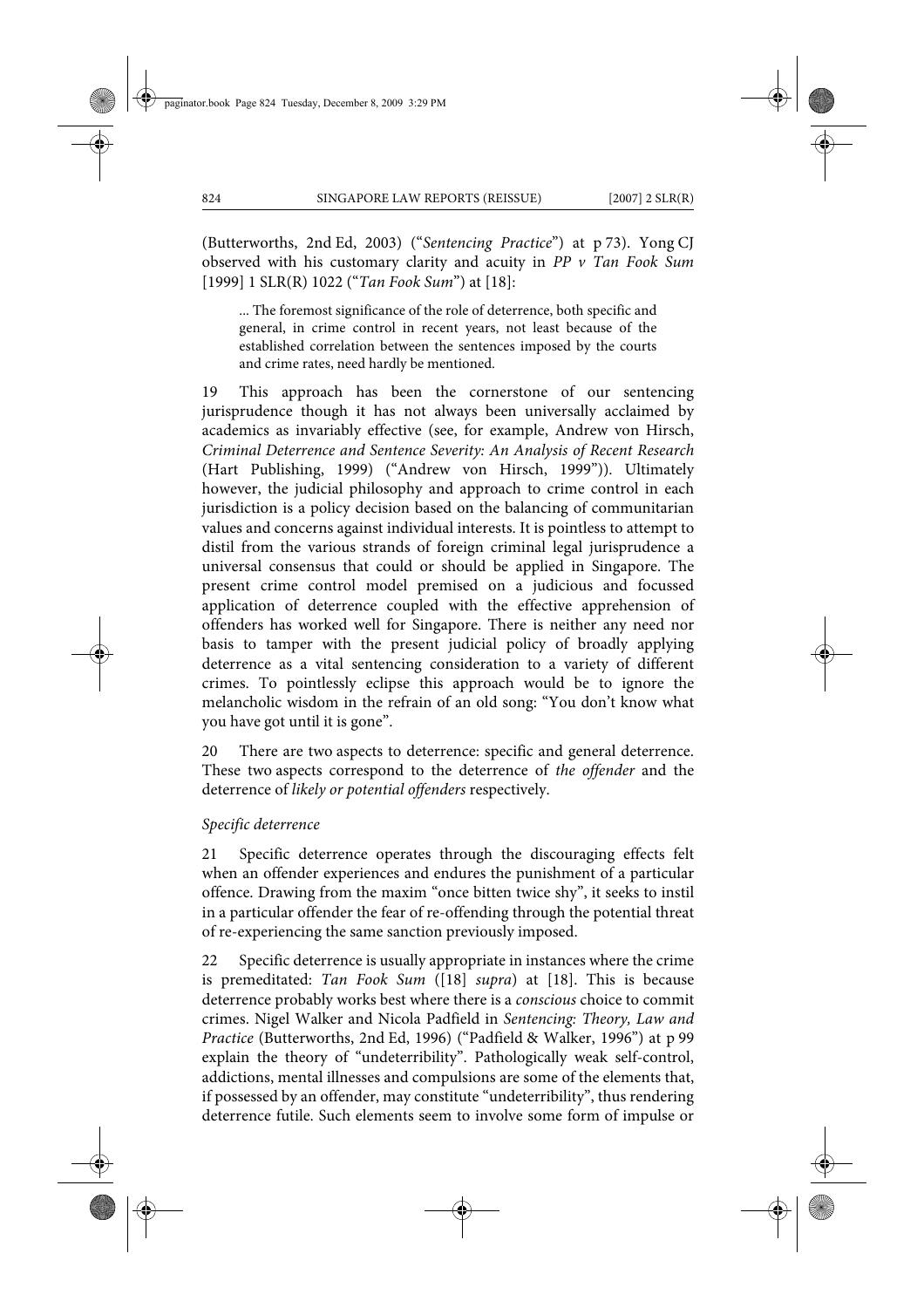inability to make proper choices on the part of the offender, which, by definition, runs counter to the concept of premeditation. It should be pointed out here that this reasoning applies with equal cogency to *general* deterrence (discussed below from [24]–[28]).

23 In the present case, the offences were without a doubt, premeditated and carefully planned. There was a conscious choice and effort on the part of the respondent and his accomplices to devise and carry out the criminal scheme in blatant disregard of the consequences of their conduct on both financial institutions and ATM customers in Singapore. It is appropriate in a case such as this to unequivocally signal that such offenders will be visited with severe punishment.

# *General deterrence*

24 General deterrence aims to educate and deter other like-minded members of the general public by making an example of a particular offender: *Meeran bin Mydin v PP* [1998] 1 SLR(R) 522 at [9] ("*Meeran bin Mydin"*). Premeditated offences aside, there are many other situations where general deterrence assumes significance and relevance. These may relate to the type and/or circumstances of a particular offence. Some examples of the types of offences, which warrant general deterrence are:

(a) *Offences against or relating to public institutions, such as the courts, the police and the civil service*: In *Meeran bin Mydin*, the appellant bribed an immigration officer at Woodlands Checkpoint by giving him money to procure social visit passes to enable various Indonesian nationals to enter Singapore via the checkpoint. A deterrent sentence was imposed by the court. Further, in *Mohammed Zairi bin Mohamad Mohtar v PP* [2002] 1 SLR(R) 211 ("*Mohammed Zairi*"), the appellants were prison guards who were found to have abused the prisoners under their watch; Yong CJ was of the view that a clear message had to be sent that prison brutality would not be condoned under any circumstances.

(b) *Offences against vulnerable victims*: Offences against vulnerable victims often create deep judicial disquiet and general deterrence must necessarily constitute an important consideration in the sentencing of perpetrators. In *PP v NF* [2006] 4 SLR(R) 849, at [42], I stated as follows:

[O]ur courts would be grievously remiss if they did not send an *unequivocal and uncompromising message to all would-be sex offenders* that abusing a relationship or a position of authority in order to gratify sexual impulse will inevitably be met with the harshest penal consequences. *In such cases, the sentencing principle of general deterrence must figure prominently and be unmistakably reflected in the sentencing equation*. [emphasis added]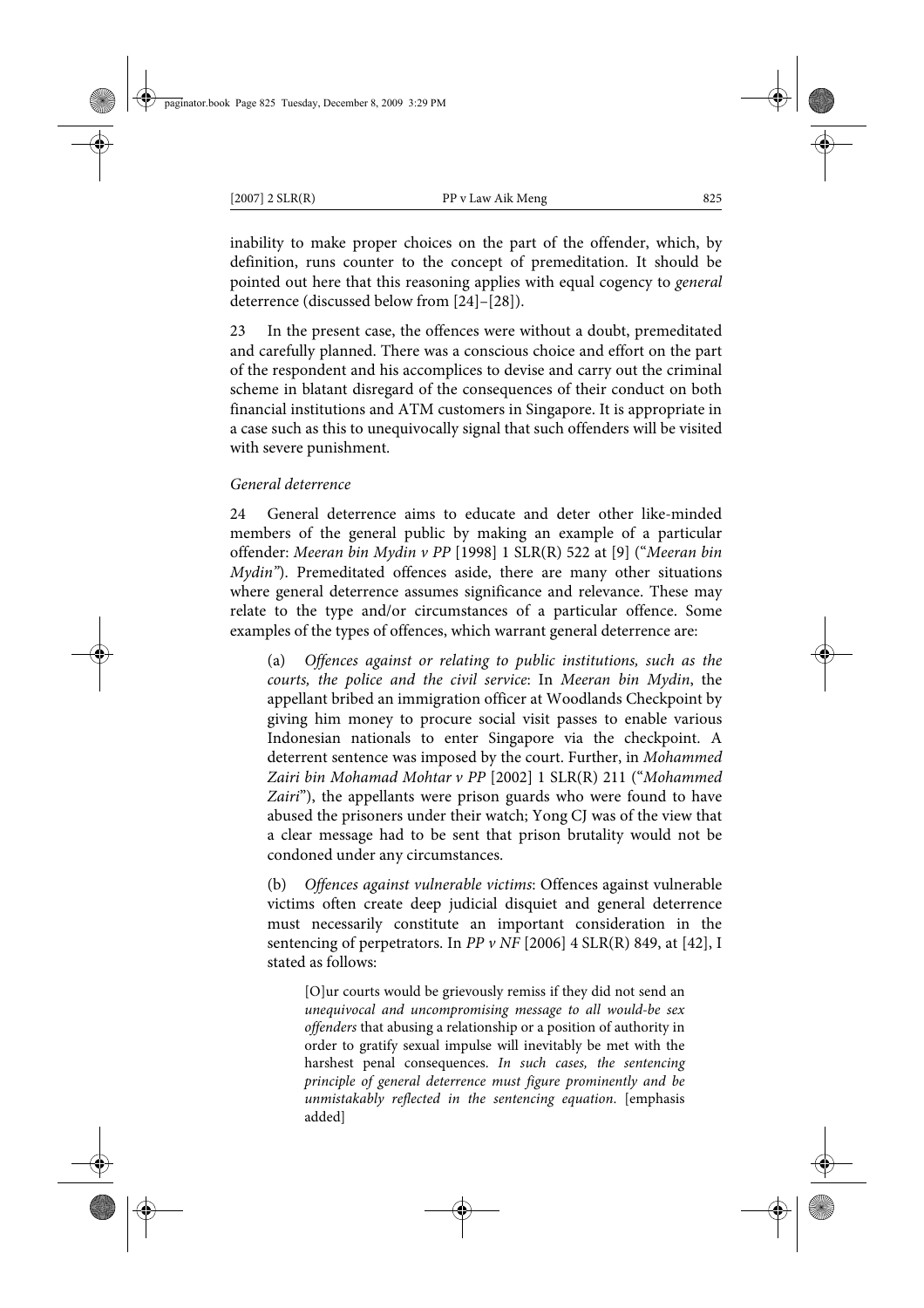Australian courts have taken a similar stance toward offences against vulnerable groups of victims such as the old, the young, the weak and the disadvantaged: see *R v Kane* (1987) 29 A Crim R 326.

(c) *Offences involving professional or corporate integrity or abuse of authority*: In the leading local decision of *Wong Kai Chuen Philip v PP* [1990] 2 SLR(R) 361, Chan Sek Keong J (as he then was) emphatically asserted at [30] that the criminal breach of trust by a lawyer in the discharge of his professional duty must inevitably call for a custodial sentence of a deterrent nature, not so much to deter the offender concerned but rather to deter other members of his profession from committing similar offences. It is axiomatic from this statement that general deterrence is an important consideration in many commercial offences. A similar view was taken by the English Court of Appeal in *R v John Barrick* [1985] 7 Cr App R (S) 142, a guideline judgment declaring that breach of trust by professional workers was a significant aggravating factor that should precipitate more severe penalties: see the observations of Mirko Bagaric in *Punishment & Sentencing: a Rational Approach* (Cavendish Publishing Limited, 2001) at p 139, footnote 49. Offences involving listed companies could similarly come under this category.

(d) *Offences affecting public safety, public health, public services, public or widely used facilities or public security*: In *R v Dixon-Jenkins* (1985) 14 A Crim R 372, the applicant was convicted on counts of threatening to damage property and threatening to injure persons. The applicant was an anti-nuclear activist. He had committed the offences in the hope of furthering the anti-nuclear cause through publicity that would be generated by his operations. His threats naturally resulted in public fear and terror. The court concluded that such a case was one where general deterrence had an overriding impact on the resulting sentence. The court must show that such conduct, however well intended, cannot and will not be tolerated in the community. An example of an offence affecting public safety is that of drunk driving, which puts other road users at a grave risk of danger. *Conduct that hinders or impedes public or social policies must also be categorically denounced*. For example, offences that may subvert the security and convenience of electronic commerce need to be firmly dealt with: see [64]. In fact, all offences threatening to undermine or impair financial systems merit consideration under another category of offences altogether prescribing inexorably hard deterrent sentencing (see [25(e)] below). Such a broad head of public interest protection can also embrace any conduct that forebodes systemic risk or peril of any kind.

(e) *Offences affecting the delivery of financial services and/or the integrity of the economic infrastructure*: The present case affords a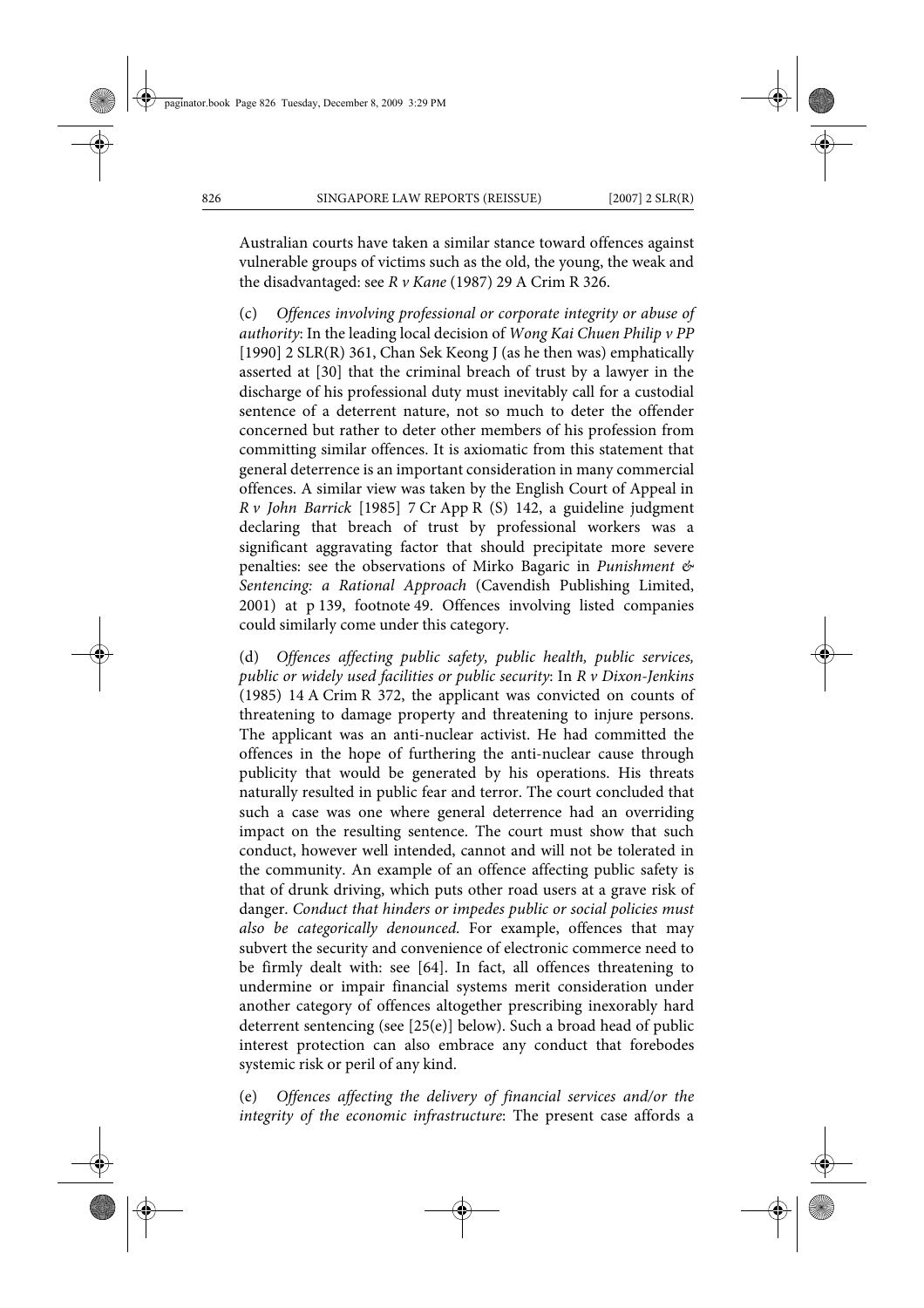classic and illuminating illustration of such an offence. The public interest vested in a secure and reliable financial system that facilitates convenient commercial transactions is extraordinary, especially in light of Singapore's reputation as an internationally respected financial, commercial and investment hub. Yet another instance of such an offence surfaced in the recent case of *PP v Fernando Payagala Waduge Malitha Kumar* [2007] 2 SLR(R) 334 ("*Payagala*"), where the appellant made fraudulent purchases with a misappropriated credit card. In imposing a deterrent sentence, I made the following observations at [88]:

... Such offences, if left unchecked, would be akin to a slow drip of a subtle but potent poison that will inexorably and irremediably damage Singapore's standing both as a financial hub as well as a preferred centre of commerce. ...

The courts will take an uncompromising stance in meting out severe sentences to offences in this category.

(f) *Offences involving community and/or race relations*: Community and racial harmony form the bedrock upon which peace and progress in Singapore are founded. This is often taken for granted but the courts must remain constantly vigilant in ensuring that all offences that jeopardise such a foundation be firmly and resolutely dealt with.

25 Examples of particular *circumstances* of an offence which may attract general deterrence include:

(a) *Prevalence of the offence*: In the Australian case of *R v Taylor* (1985) 18 A Crim R 14, the prevalence of armed robbery in a dwelling place was a factor which precipitated to the court's finding that deterrence was necessary. Locally, in *Ooi Joo Keong v PP* [1996] 3 SLR(R) 866, a "road bully" case, Yong CJ was of the view that where an offence was becoming prevalent in Singapore, such prevalence constitutes a relevant consideration in sentencing; where there are grounds for judicial concern about the prevalence of particular offences, the court will mete out a stiff sentence to show its disapproval and to deter like-minded offenders (see *Sentencing Practice* ([18] *supra*) at p 73).

(b) *Group/syndicate offences*: The fact that an offence was committed by two or more persons may be regarded as an aggravating factor (see *Sentencing Practice* at p 84). Group offences generally result in greater harm. Another significant factor is that the victim is likely to be in greater fear in cases where physical intimidation is exerted. Further, group pressure to perpetuate such offences may add to their persistency, and group dynamics necessarily imply greater harm or damage: see Professor Andrew Ashworth in *Sentencing and Criminal Justice* (Cambridge University Press, 2005,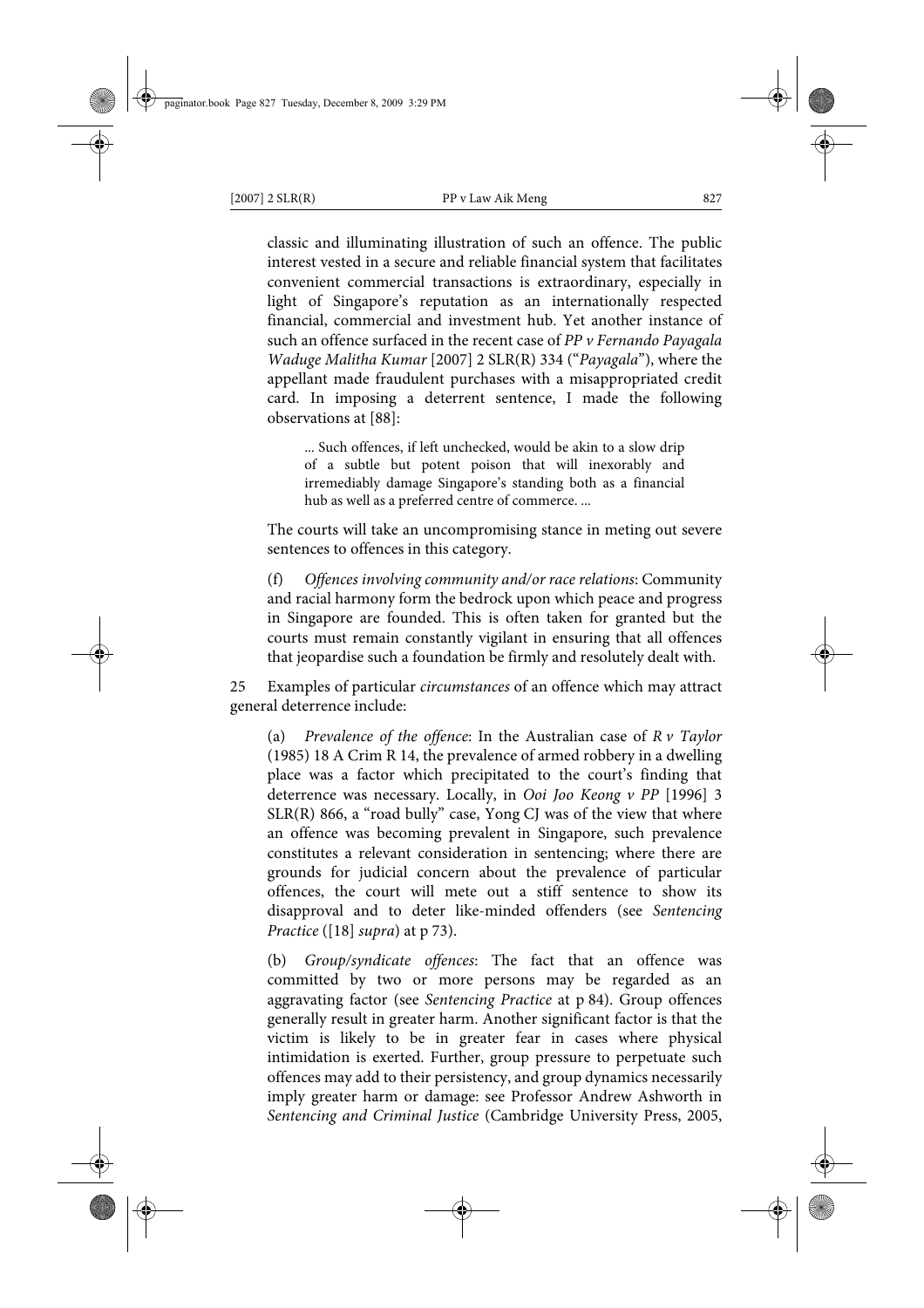4th Ed) ("*Sentencing and Criminal Justice*") at p 157. This is amply illustrated by the English Court of Appeal's decision in *R v Caird* (1970) 54 Cr App R 499, which dealt with a group of people engaging in a public riot. Sachs LJ stated at 507–508 of the judgment:

… The law of this country has always leant heavily against those who, to attain [an unlawful] purpose, use the threat that lies in the power of numbers.

Over and over again it was submitted on behalf of the applicants that their individual acts should be regarded as if they had been committed in isolation. Attempts were made on this footing to make light of such matters as pushing a police officer on one side, breaking a window, or throwing a lighted mole fuse at one of the officers. In the view of this Court, it is a wholly wrong approach to take the acts of any individual participator in isolation. *They were not committed in isolation and, as already indicated, it is that very fact that constitutes the gravity of the offence*.

…

… The court has felt bound in each case to give proper weight to the *public interest* and not simply to regard the welfare of the defendant as the paramount consideration.

[emphasis added]

The same considerations were applied in *PP v Muhamad Hasik bin Sahar* [2002] 1 SLR(R) 1069, a case involving culpable homicide committed in the midst of a gang fight. In relation to the gang fight, Tay Yong Kwang JC (as he then was) stated at [5]:

*... Our streets and public places must be kept safe by day and by night for law abiding people*. There must be no curfew at certain localities or during certain hours imposed by any gang. Gang fights and running street battles have absolutely no place in a civilised society. [emphasis added]

Group offences may also involve syndicate crimes and in all such cases deterrence is a key sentencing concern. In imposing a deterrent sentence, Yong CJ in *PP v Ng Tai Tee Janet* [2000] 3 SLR(R) 735 took into account overwhelming evidence leading the court to infer that the crimes were the machinations of an organised criminal syndicate. I note that in addition to the aggravation accruing from the group element in syndicate crimes, deterrence is also particularly relevant in such crimes because of the premeditation, sophistication and planning that is inevitably involved: see also the observations of Yong CJ in *Ong Tiong Poh v PP* [1998] 2 SLR(R) 547 ("*Ong Tiong Poh*") at [29]–[30] where the sentence was enhanced for that reason. In the same way, premeditation features in the related group offence of criminal conspiracy, which similarly attracts deterrent sentences.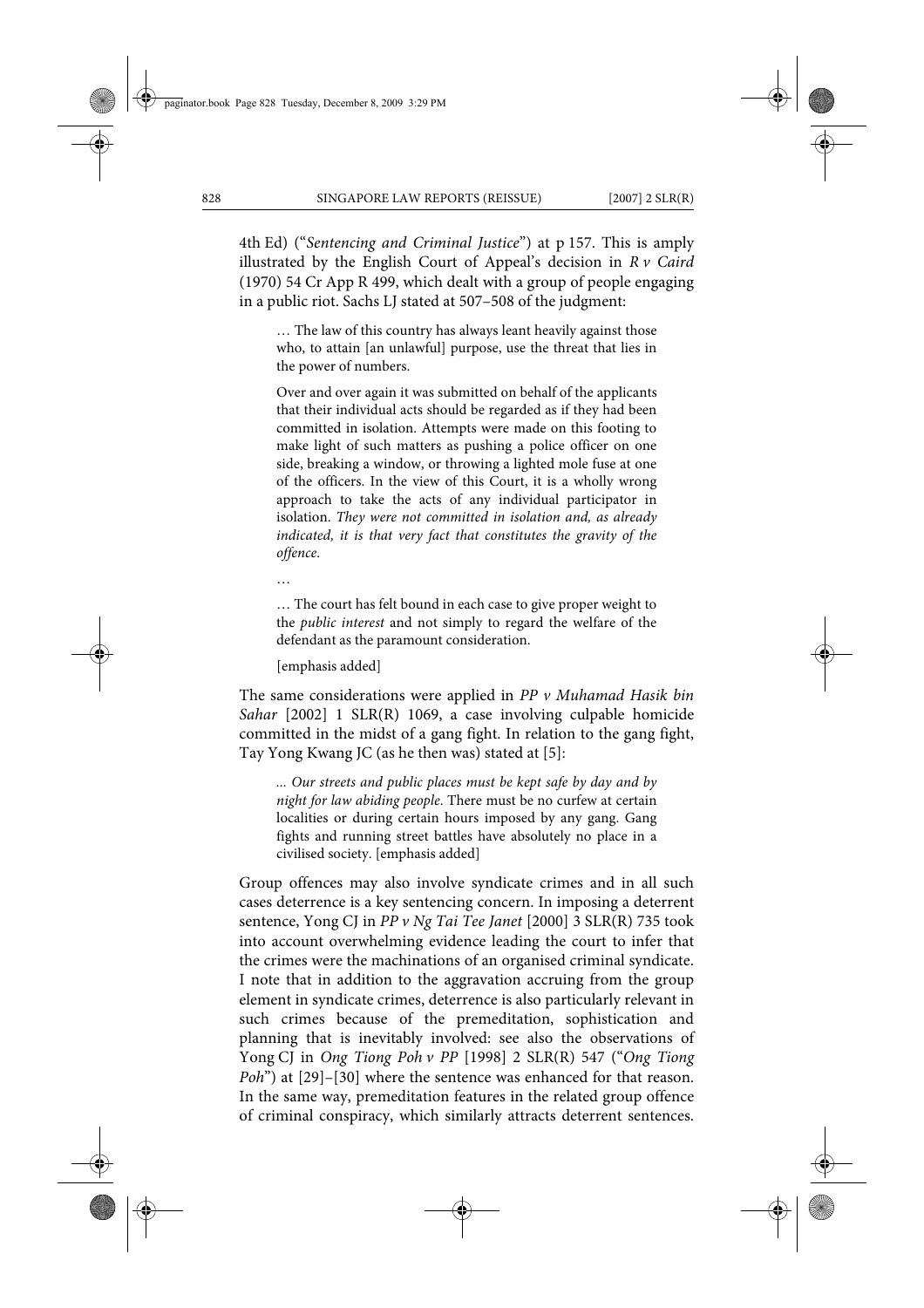In *Moganaruban s/o Subramaniam v PP* [2005] 4 SLR(R) 121 at [57], Yong CJ opined that the original sentence was manifestly inadequate given that the appellant was involved right from the conception of a complex and premeditated conspiracy. Reiterating that deterrence may well be of considerable value when the crime is premeditated, he rationalised that a harsh sentence was necessary to deter other likeminded members of the general public, *inter alia*, because the appellant was clearly involved in a meticulously planned and wellorchestrated scheme.

(c) *Public disquiet*: Certain crimes, in addition to harming their immediate victims, also have the wider-felt impact of triggering unease and offending the sensibilities of the general public. A deterrent sentence is therefore necessary and appropriate to quell public disquiet and the unease engendered by such crimes. In *Meeran bin Mydin* ([24] *supra*), the court observed in relation to the bribery of immigration officers at [12] that:

[T]he consequence of the corrupt scheme not only concerned gaining some ill advantage, it also *threatened the very happy belief shared by Singaporeans that adequate controls are in place to ensure security*. [emphasis added]

In *Mohammed Zairi* ([24(a)] *supra*), Yong CJ opined at [47]:

... Inmates incarcerated within prisons for long periods of time have a right to know that they will not be abused. Similarly, *their relatives and the public at large also need to be assured that prison officers will not abuse their positions of trust* vis-à-vis *the prisoners and the public. ..*. [emphasis added]

It is pertinent to reiterate that the offence in that case also warranted deterrent sentencing as it involved a public institution, *ie*, the prisons, in addition to constituting an abuse of authority: see [24(a)] above. Maid abuse cases could similarly be considered either under this head, or alternatively under "abuse of authority" as delineated above under types of offences warranting general deterrent sentences: see [24(c)] above. Such cases will almost inevitably merit deterrent sentencing. It is critical that a crystal clear signal be conveyed through deterrent sentences that all such offences causing public disquiet will be unstintingly deplored and denounced by the courts. Instances of gratuitous violence will also fall under this broad category.

(d) *Difficulty of detection and/or apprehension*: In *Reg v Glenister* [1980] 2 NSWLR 597, commercial crimes were committed by a financial expert who "[used] much cunning to have money taken and concealed, in the expectation that it would never be discovered"; and the difficulty of detection of such commercial crimes was regarded as a powerful factor precipitating a heavy sentence if and when such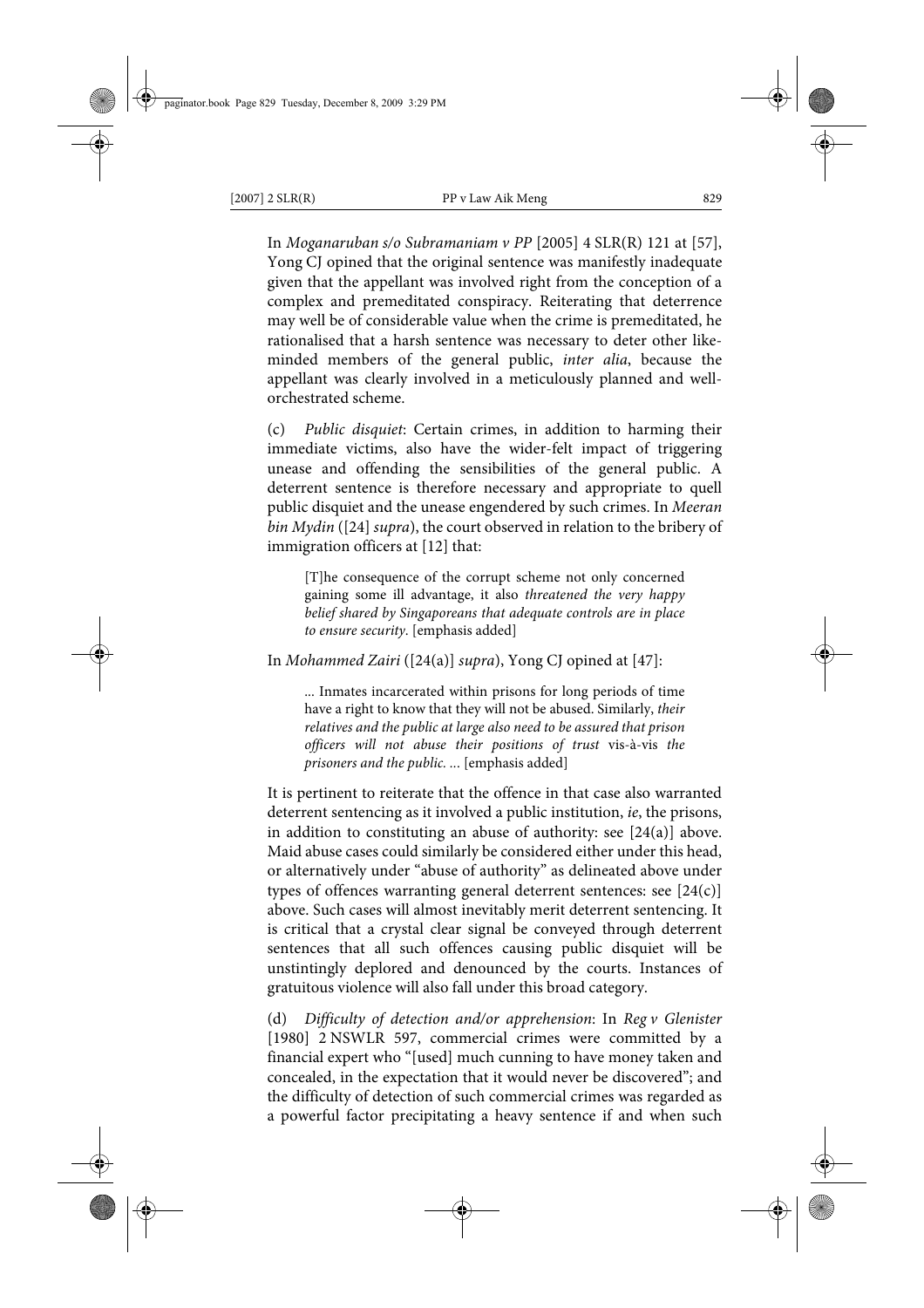crimes are eventually uncovered through painstaking investigation: at 616. In that case, the court opined that general deterrence must play a significant part in such offences. In the unreported case of *McKechnie* (Court of Criminal Appeal, NSW) (1 October 1987), the Court further stressed the importance of deterrence in commercial cases, and this was, in part at least, based upon the difficulties and costs connected with detection. In Singapore, the obstruction of detection has been a factor relevant in enhancing sentences (see *Ong Tiong Poh* ([25(b)] *supra*)). The fact that the criminal scam went undetected for 20 months in *PP v Rohaazman Bin Ali* Magistrate's Appeals Nos 286–288 of 2001 [[2001] SGDC 339] was a consideration that influenced the trial judge in sentencing. In my view, these cases compellingly illustrate the need for deterrence in such crimes, rendering it a crucial sentencing consideration.

(e) *Offences affecting several victims*: The court in *PP v Yap Sin Peng* [1986] 2 MLJ 66 construed illicit bookmaking as an organised crime where the motive is cold calculated greed. The bookmakers had infiltrated a legitimate sport, harassing, intimidating and blackmailing jockeys and trainers who refused to cooperate with them. The court felt that anyone indulging in such a large scale organised crime should be severely penalised. In *Rahj Kamal bin Abdullah v PP* [1997] 3 SLR(R) 227, the appellant had practised deception on a large scale: he had projected himself as the economic saviour of the Malay community, persuading his victims to hand over their hard-earned money and exploiting the ignorance and trust of his victims. He ruthlessly formed one business entity after another to confuse the authorities. Numerous victims were deceived, and such widespread deception mushroomed into a serious threat to society. Deterrence once again assumed cardinal importance in the court's sentencing discretion.

26 *One must always bear in mind that such broadly defined areas of misfeasance attracting general deterrence as a sentencing consideration are by no means mutually exclusive or cumulatively exhaustive*. For example, the present case could come under the category of offences affecting the delivery of financial services or economic infrastructure ([24(e)] above); it would also attract a generally deterrent sentence due to the circumstances surrounding the offences involved, such as *inter alia* their prevalence  $([25(a)]$  above), the presence of a criminal syndicate  $([25(b)]$  above) and the difficulty both in detecting such offences and in apprehending the offenders ([25(d)] above). This signals in no uncertain terms that general deterrence assumes a very real significance here. I observed in *Tan Kay Beng v PP* [2006] 4 SLR(R) 10 ("*Tan Kay Beng*") at [31]:

[General deterrence] is premised upon the upholding of certain statutory or public policy concerns or alternatively, upon judicial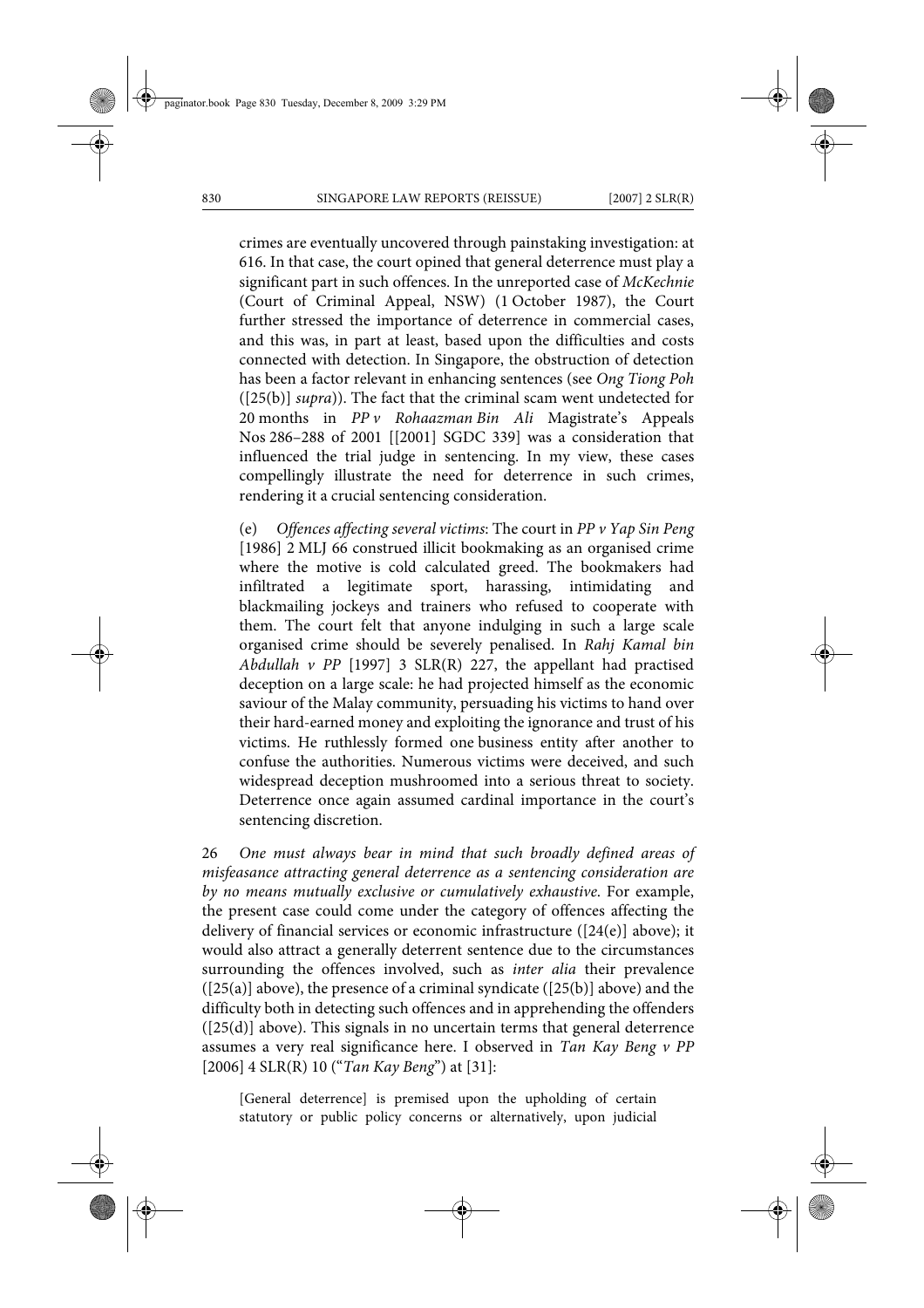concern or disquiet about the prevalence of particular offences and the attendant need to prevent such offences from becoming contagious. Deterrence, as a general sentencing principle, is also intended to create an awareness in the public and more particularly among potential offenders that punishment will be certain and unrelenting for certain offences and offenders.

To that extent, the various categories as delineated and discussed, where general deterrence figures prominently in the sentencing equation, offer but a few illustrated examples of the principles I had earlier articulated in *Tan Kay Beng*.

27 General deterrence is derived from the overarching concept of "public interest". In *Angliss* ([16] *supra*), I had specified that public interest in sentencing is tantamount to the court's view of how public security can be enhanced by imposing an appropriate sentence. A sentencing judge should apply his mind to whether the sentence is necessary and justified by the public's interest in deterring and preventing particular criminal conduct: *Angliss* ([16] *supra*) at [17]. This context should form the backdrop for the interpretation of my decision in *Tan Kay Beng*. The types of offences and offenders for which punishment will be "certain and unrelenting" would therefore depend upon the corresponding interest of the public in preventing that kind of conduct and in restraining particular offenders. For example, given the current climate where international and domestic terrorist security threats are more prevalent than before, bomb hoaxers must inexorably be visited with draconian sentences. (See *PP v Mohammad Farhan bin Moh Mustafa* District Arrest Case No 1808 of 2004 where the accused was sentenced to three and a half years' imprisonment for a bomb hoax; the senior district judge correctly declared at [14] that "it [was] clear that the sentencing of [such] offences … must be treated seriously and that a strong deterrent be sent to those whose idle minds might otherwise turn to creating false alarms".) Such offences are easy to commit and difficult to detect and could become rampant if not firmly dealt with. A clear signal must be unequivocally sent by the sentencing court, through an appropriate sentence, that such behaviour will be perennially viewed with grave and unrelenting disapprobation.

28 The present case can only be described as an audacious enterprise targeting and manipulating an ATM network through the installation of several cleverly disguised devices at a bank's ATM locations throughout the island. A failure to apprehend and severely penalise such offenders will irreparably undermine public confidence in the security of our ATM networks. The fruition of such schemes, will not only precipitate potentially massive losses for banks and their customers, they will also trigger soaring costs in banking transactions as a result of the extra effort and money that has to be expended to research, investigate and implement enhanced security measures. Therefore, the present case in addition to so starkly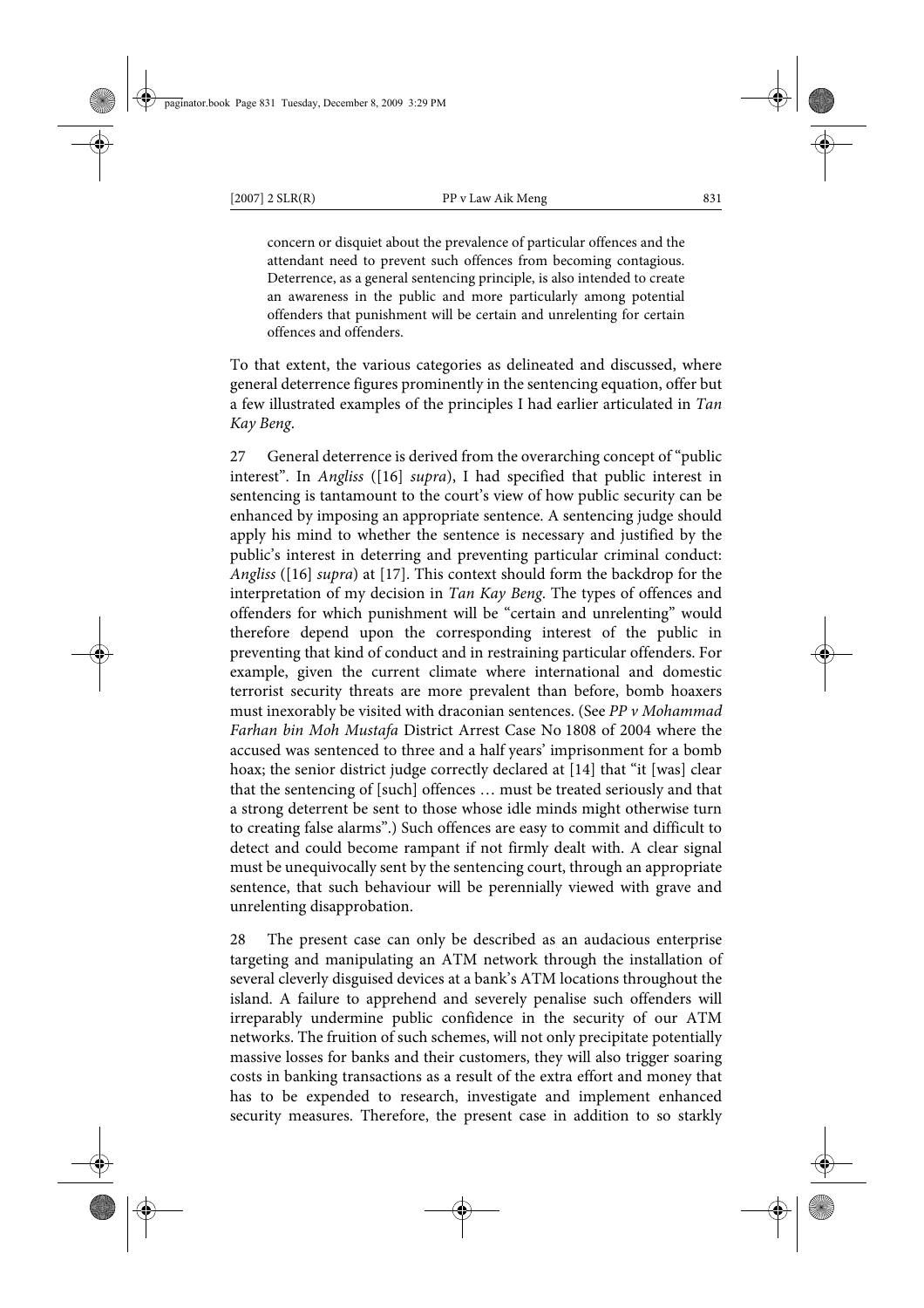exemplifying numerous areas of misfeasance warranting general deterrence (see [26] above), also assumes the guise of an electronic commerce offence that should be categorically denounced and severely penalised so as to deter similar would be offenders. The slightest risk of compromising the integrity of financial institutions must be viewed in the context of Singapore's reputation as a stalwart and reliable international financial centre. As such, public interest would surely prescribe an out and out clampdown on such conduct and the unequivocal censure of such offences. The fact that this is the first case of its kind to come before the courts, that such offenders are notoriously difficult to apprehend, compounded by the abhorrent prospect that *foreigners* might be tempted to target and enter Singapore for the *sole purpose* of carrying out such illegal enterprises, calls for nothing less than a resoundingly severe deterrent sentence.

29 It is necessary to emphasise that one precondition to ensure successful general deterrence resides in the public acknowledgement of the severity of punishment. A potential offender must *realise* that the sanction for a particular offence is severe before deterrence can set in: *cf*, Andrew von Hirsch, 1999 ([19] *supra*) at p 7. Therefore, it is also in the interests of the public that the media seize upon and highlight deterrent sentences, adequately publicising these cases so as to facilitate the court's aim of general deterrence. Padfield & Walker, 1996 ([22] *supra*) at p 100, quite rightly note that the sentencer should seriously consider whether he is sentencing an offender with criminal acquaintances who will take note of any leniency (or severity) of the sentence. Some offenders belong to social networks where news of their sentences travels with clockwork precision through the grapevine. In the present case, the criminal syndicate to which the respondent belonged would have a vested interest in the sentence meted out to the respondent. As both the syndicate, as well as the respondent's immediate accomplices who are still at large, are likely to get wind of the consequences that befall their "fallen" member, the sentence will in all likelihood exert some deterrent effect.

#### *Deterrence tempered with proportionality/retributive justice*

30 It is pertinent to highlight at this juncture that whilst local case law adopts a strongly deterrent sentencing philosophy, such an approach is nevertheless circumscribed by the idea of proportionality. In *Tan Kay Beng* ([26] *supra*), I stated at [31]:

Deterrence must always be *tempered by proportionality* in relation to the severity of the offence committed as well as by the moral and legal culpability of the offender. ... [emphasis added]

In a similar vein, Yong CJ in *Xia Qin Lai v PP* [1999] 3 SLR(R) 257 at [29] stated:

[T]he principle of deterrence (especially general deterrence) dictated that the length of the custodial sentence awarded had to be a not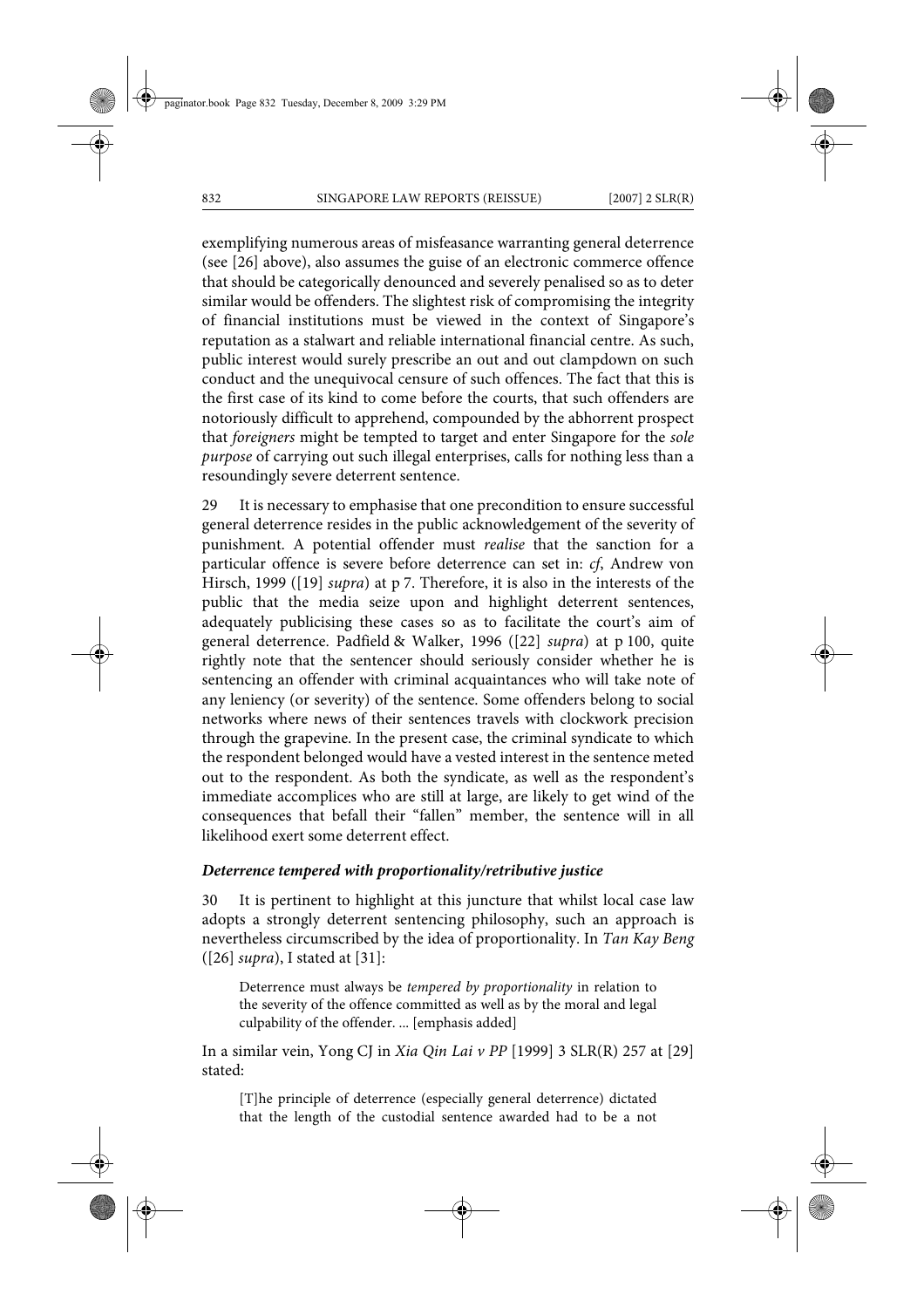insubstantial one, in order to drive home the message to other likeminded persons that such offences will not be tolerated, *but not so much as to be unjust in the circumstances of the case*. [emphasis added]

31 Therefore, a punitive sanction imposed in the name of deterrence should not contravene the principles of proportionality or retributive justice as discussed below.

# *Retribution*

32 The essence of the retributive principle is that the offender must pay for what he has done. The idea is that punishment restores the just order of society which has been disrupted by his crime. It follows that the punishment must reflect and befit the seriousness of the crime: *Tan Fook Sum* ([18] *supra*) at [16].

33 According to Professor Andrew von Hirsch in his article "*Deservedness and Dangerousness in Sentencing Policy*" (1986) Crim L R 79–91 at 85, the seriousness of crime is a double-pronged fork: the first prong relates to the degree of harmfulness of the conduct, while the second focuses on the extent of the actor's culpability when committing the conduct. This concept of seriousness of crime is particularly significant in the present case. The damage caused here is decidedly widespread and multi-faceted: the prevalence of such offences will irreparably undermine public confidence in the security of ATM networks and compromise the integrity of the affected financial institution, tainting its reputation for security and secrecy. It will also translate to increased costs and efforts necessary to implement improved security measures. One only appreciates the full extent and impact of the harm in this case when it is viewed and measured in the context of Singapore's milieu as a secure and efficient financial and commercial hub. With regards to the second "prong" of seriousness, the respondent's culpability was by all accounts substantial. His participation in the scheme was hardly peripheral. His involvement with a criminal syndicate, his central role in the criminal scheme, the premeditation and planning that preceded the operation all constitute relevant factors exacerbating his culpability. The crime in the present case is very grave indeed and applying the theory of retributive justice, the punishment must reflect and befit this gravity.

To summarise, while a highly punitive sanction is necessary in this case for the purposes of specific and general deterrence, it should also within reasonable limits be commensurate with the severity of the offence, both in terms of the harm caused and the culpability of the offender.

# **The CMA**

35 I now pause to assess the policy considerations underpinning the prevention of certain CMA offences. The CMA was first enacted in order to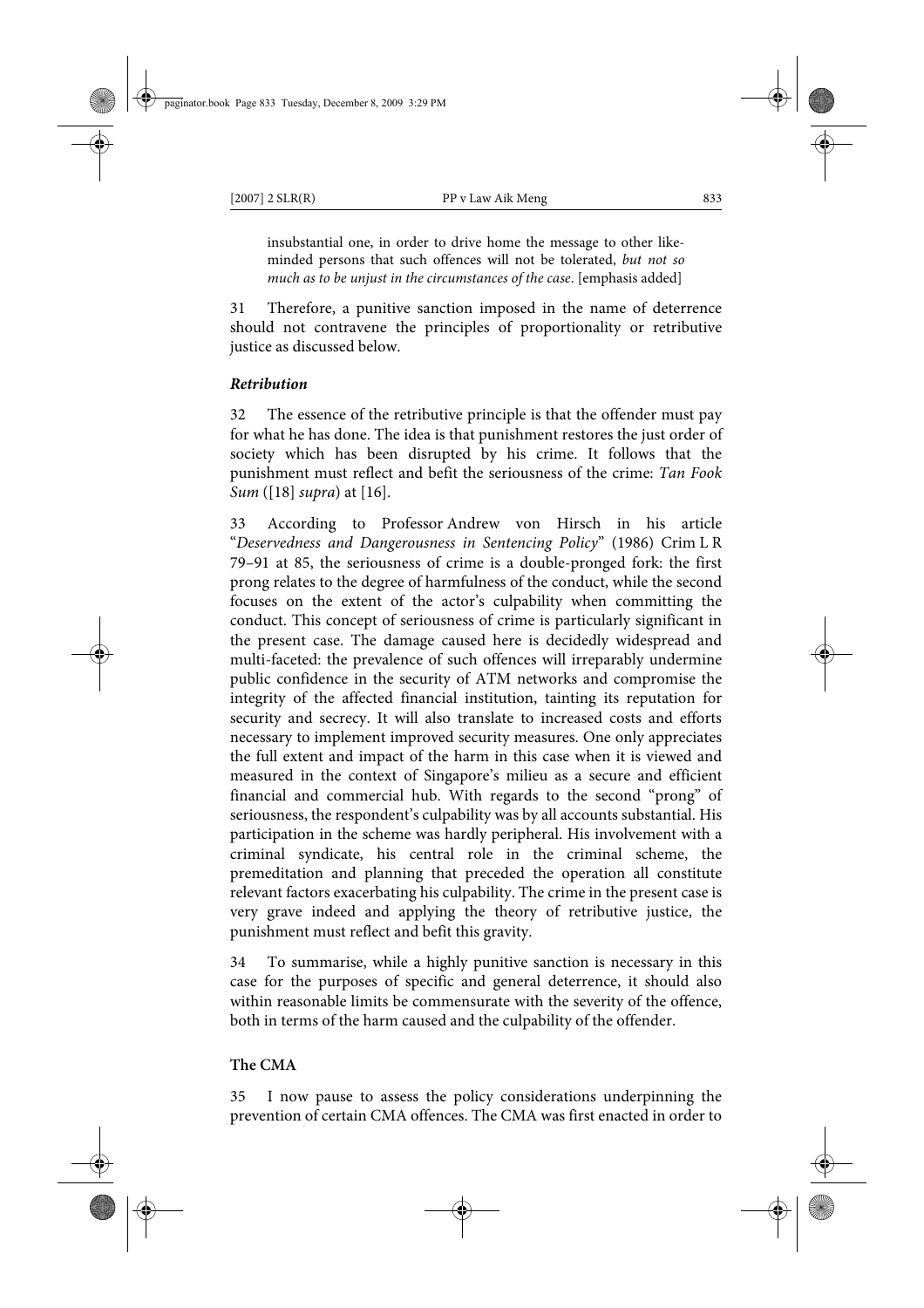deal specifically with computer crimes and to adequately deter computer criminals. In the Second Reading of the Computer Misuse Bill on 28 May 1993, the then Minister for Home Affairs, Professor S Jayakumar noted (see, *Singapore Parliamentary Debates, Official Report* (28 May 1993) vol 61 at col 300):

Presently, computer or computer-assisted crimes reported to the Police are dealt with under our general existing laws, eg, as cases of mischief, theft, cheating, criminal breach of trust under the Penal Code. But it is difficult to proceed under these general laws because of the special nature of computer technology. Furthermore, *the existing penalties under the general laws do not always sufficiently deter computer criminals* … [emphasis added]

36 The subsequent proliferation of computer-related crimes led to a review of and further amendments to the CMA in 1998. The ministerial concerns articulated during Parliamentary debates relating to these amendments are especially pertinent. In particular, during the Second Reading of the Computer Misuse (Amendment) Bill on 30 June 1998 ("*Computer Misuse (Amendment) Bill*"), the Minister for Home Affairs, Mr Wong Kan Seng explained (see, *Singapore Parliamentary Debates, Official Report* (30 June 1998) vol 69 at col 392):

The increasing use of computers for various purposes in Singapore would mean that this rising trend in computer crimes would continue. It is therefore necessary and timely to update the Computer Misuse Act (CMA) to deal with an increasingly complex environment.

In addition, crimes committed through the electronic medium and through use of computers are difficult to detect but they are just as serious as traditional crimes and we must equally protect our population against such crimes. *To ensure that Singapore remains an attractive place for investors and businesses to operate effectively and securely, computer crimes must be treated as seriously as other criminal offences*.

[emphasis added]

The amendments therefore advocate, *inter alia*, stronger deterrence for offences under the CMA, and aim to enhance the deterrent effect of the penalties for computer crimes. Further, the penalties prescribed by the amendments were also intended to be proportionate to the damage caused: see col 392 of the *Computer Misuse (Amendment) Bill*.

37 Mr Wong Kan Seng then concluded, at col 400 of the *Computer Misuse (Amendment) Bill*:

[T]his Bill is *intended to send a strong signal that computer crimes will be treated and dealt with seriously in Singapore*. As Singapore positions itself to be an intelligent island and a global centre for E-commerce, the legislative framework must keep pace with the developments to ensure the integrity of our computer systems against would-be cyber criminals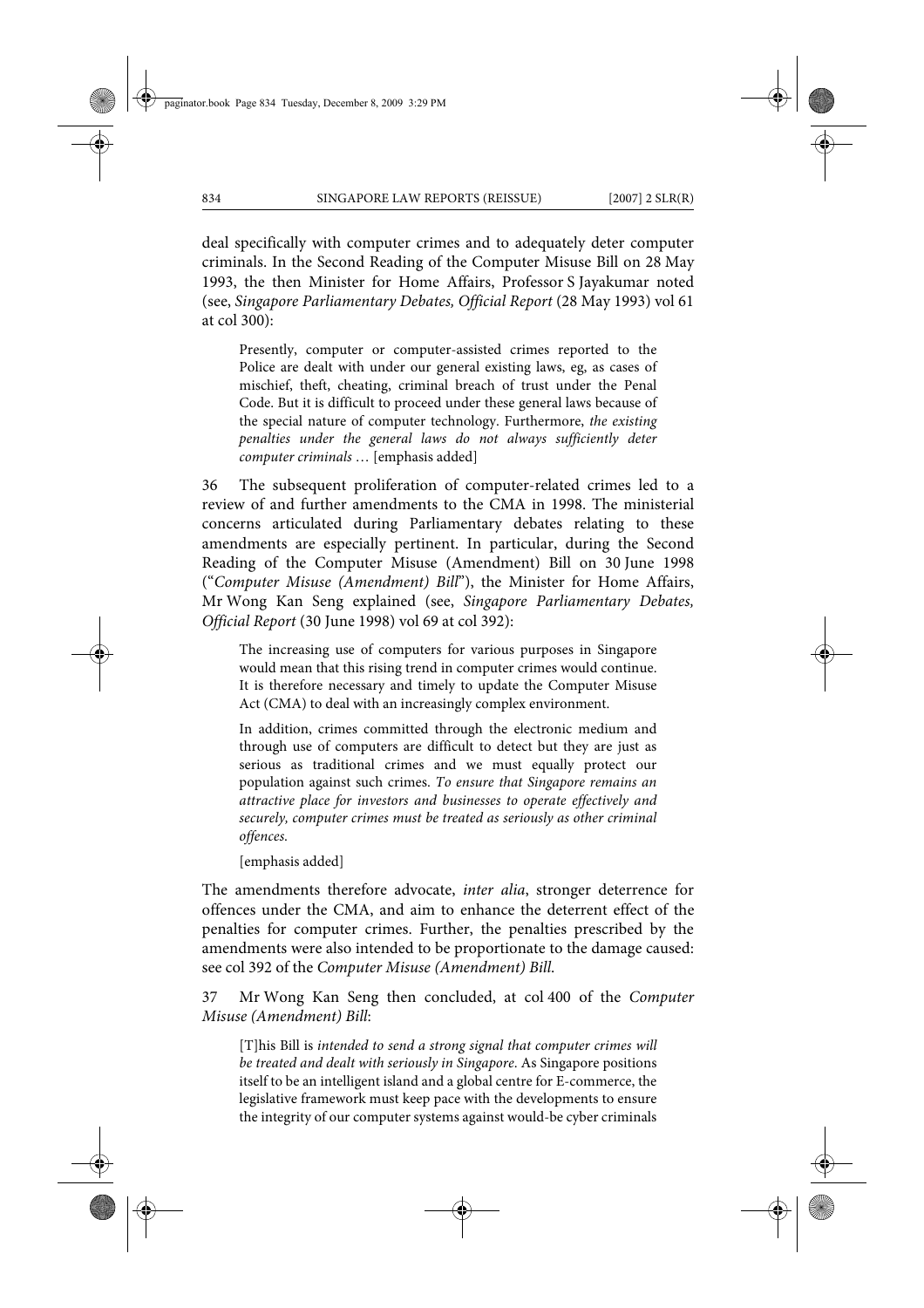and hackers. *With the Bill, banks, commercial institutions, foreign investors and businesses can rest assured that Singapore would be a good and safe place where E-commerce can flourish*. Singaporeans can also rest assured that the law provides adequate coverage for the safe operation of essential computer systems in Singapore. [emphasis added]

38 It is amply evident that Parliament intended that offences prosecuted under the CMA be treated seriously, and that deterrence functions as a necessary sentencing consideration in all such offences in order to protect the integrity of our computer systems and the security of financial and commercial institutions, foreign investors and locals alike.

39 ATM frauds could certainly be encompassed under the Penal Code, either as aggravated cheating pursuant to s 420 or as constituting possession of forged instruments with intent to use them as genuine articles pursuant to s 474. However, the deliberate prosecution of such offences under the CMA in lieu of the Penal Code signals to the court that it should consider whether to treat the offences even more seriously than if the prosecution had opted to invoke the provisions of the Penal Code. This is borne out by the policy considerations behind the CMA. Further, both ss 420 and 474 of the Penal Code involve maximum imprisonment terms of seven years; in contrast, s 4 read with s 10 of the CMA prescribes a maximum imprisonment term of ten years. Invoking the latter undoubtedly denotes that a more serious offence has been committed, implying in turn that an enhanced sentence might be in order.

# **Relevant sentencing considerations for ATM fraud cases**

40 I addressed and articulated the relevant sentencing considerations for *credit card* fraud offences in my decision in *Payagala* ([24(e)] *supra*). The same considerations should be applied by the sentencing judge in cases concerning ATM card frauds. Both credit card and ATM card frauds undermine the reliability and security of an established and vital medium of financial transaction. Combating both necessitates the expenditure of huge amounts of time, money and effort by financial institutions and the authorities. Both types of offences, if left unchecked, could irretrievably damage Singapore's standing as a secure financial and commercial centre; to that extent, nothing short of uncompromisingly harsh deterrent sentencing is warranted.

41 The relevant sentencing considerations to be assessed in the sentencing of credit card cheating offences *and* ATM card frauds should be similar. They include (see *Payagala* ([24(e)] *supra*) at [73]):

(a) extent of planning and premeditation;

(b) degree of sophistication of offence and measures taken to avoid detection;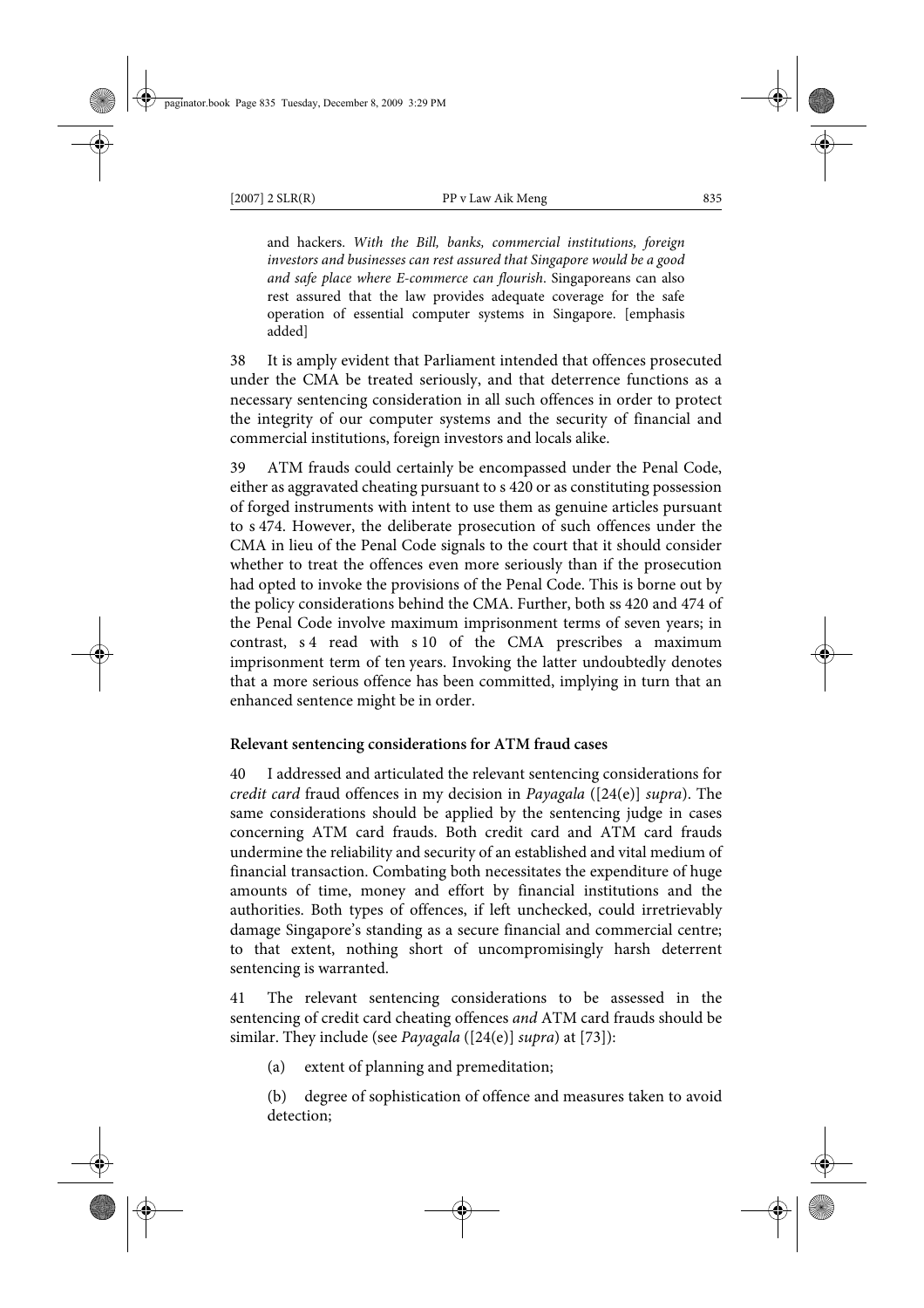(c) role of the accused;

(d) number of offences and quantum involved;

(e) extent of actual loss and damage (both tangible and intangible) to victims and connected parties;

- (f) international dimension; and
- (g) remorse shown.

42 I should highlight that a particularly important and relevant consideration in the present case is the "international dimension" involved. The respondent had been part of a *foreign syndicate* which had systematically targeted financial institutions *in Singapore* to carry out its criminal activities. The audacity and daring of such a cross-border criminal scheme must be unequivocally deplored and denounced. There is a resounding and pressing need to take a firm stand against each and every cross-border crime, not least because the prospect of apprehending such foreign criminals presents an uphill and, in some cases, near impossible task.

#### **The present appeal**

43 I now turn to the appeal proper with the relevant sentencing principles in mind.

#### *Charges under the CMA*

44 The prosecution averted to the case of *PP v Lim Boon Hong* Magistrate's Appeal No 26 of 2000 ("*Lim Boon Hong*") as a relevant sentencing precedent in its submissions. The accused in that case pleaded guilty to five charges under s 4 read with s 7 (now s 10) of the CMA, of abetting two others to use a laptop computer and magnetic stripe card reader at a petrol station to secure access without authority to data stored on the magnetic stripes of credit cards, with the intention that the data so accessed would then be used to cheat the credit card centre. The offender's role was to furnish the information so obtained by his accomplices to a counterfeit credit card syndicate for a fee. Counterfeit cards were then produced and were used by the syndicate to make purchases amounting to \$141,525.57; 33 similar charges were taken into consideration. On the prosecution's appeal, the High Court doubled the sentences from 15 months' imprisonment to 30 months' imprisonment per charge. Two of the sentences were ordered to run consecutively.

45 *Lim Boon Hong* ([44] *supra*) is by and large similar to the present case. ATM card frauds and credit card frauds are both equally insidious, and similar sentencing considerations should apply with equal cogency to both: see [40] above. I am therefore of the view that an appropriate starting point of the sentencing tariffs for the CMA offences should be in the range of 24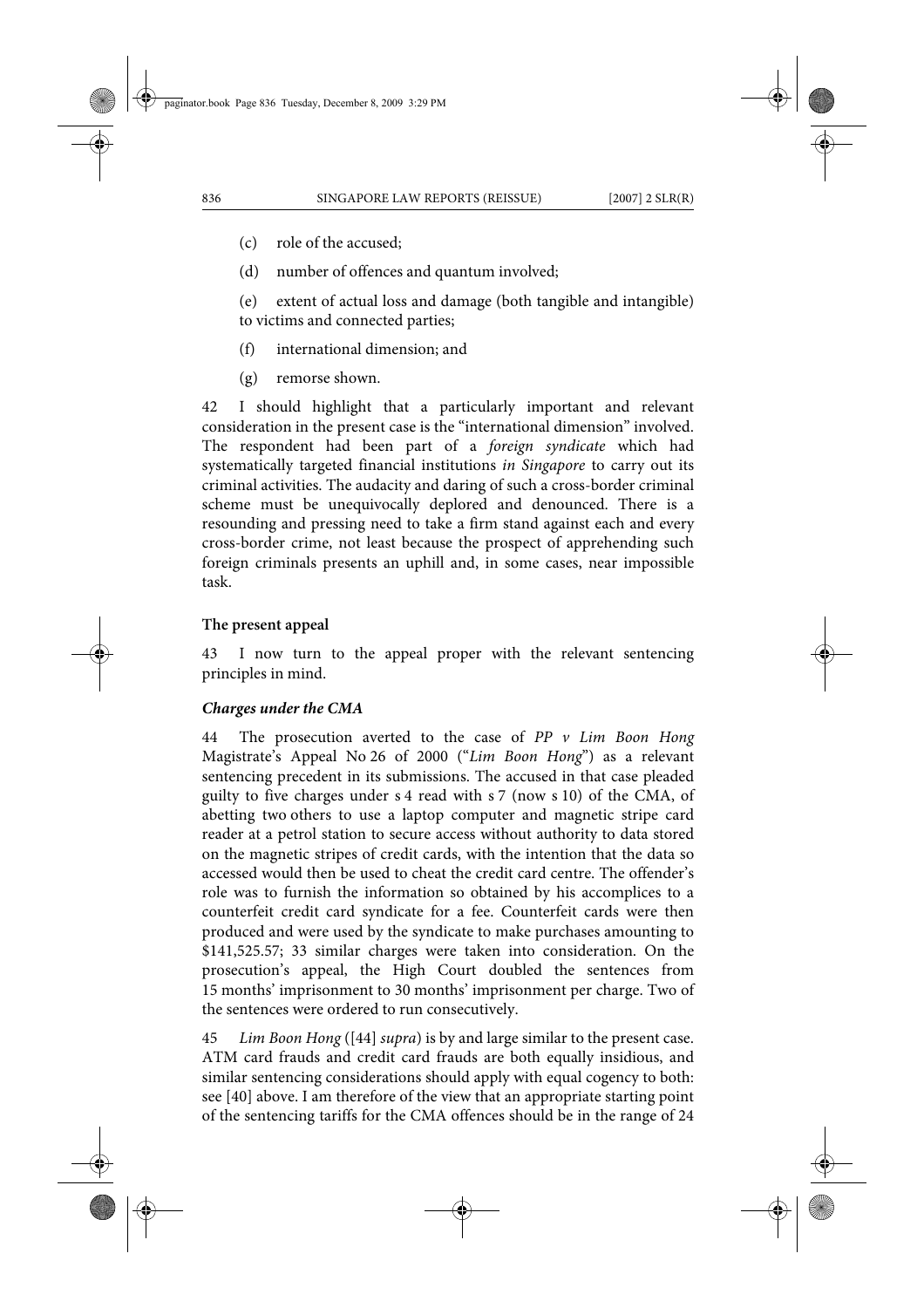to 48 months' imprisonment for each charge. Mitigating and aggravating factors should then be factored in to discount or increase the sentence accordingly.

46 The present case has a number of aggravating features, especially when compared with *Lim Boon Hong*. First, the role assumed by the respondent is a particularly relevant consideration: see [41(c)] above. The respondent played a vital part both in the manufacture of the counterfeit ATM cards and within the criminal syndicate. The accused in *Lim Boon Hong*, in contrast, much like the accused in *Navaseelan* ([10(e)] *supra*), had played a more peripheral part in the entire operation. While the accused in *Lim Boon Hong* was merely the conveyor of data captured by the devices, the respondent in the present case was instrumental in capturing the data itself, conveying the data back to the syndicate in West Malaysia, as well as stealing the money from ATMs using the manufactured counterfeit ATM cards. Secondly, the respondent here faced 70 other CMA charges and 24 other Penal Code theft charges, all of which were to be taken into consideration in sentencing. Such a substantial number of charges should be factored into the sentence imposed, since the number of offences constitutes a salient sentencing consideration: see [40(d)] above.

47 Other aggravating factors include: the extent of the planning and premeditation involved in the present case; the sophistication of the offences as evidenced by the advanced skimming devices utilised; the damage caused – both tangible (no restitution was made to DBS on account of its losses) and intangible (the undermining of public confidence in the integrity of the financial institutions, *inter alia*) as well as the inescapably international dimension of the offences: see  $[41(a)]$ ,  $[41(b)]$ ,  $[41(e)]$  and  $[41(f)]$  above.

48 The sentence of 20 months' imprisonment for each CMA charge imposed by the trial judge is therefore manifestly inadequate, particularly when calibrated against the 30 months' imprisonment term imposed in *Lim Boon Hong* and the benchmark sentencing range of 24 to 48 months' imprisonment. Bearing in mind the numerous aggravating factors in the present case as well as the public interest concerns engendered by such offences, a term of 42 months' imprisonment for each CMA charge would better reflect and serve the twin goals of deterrence and retribution; it is also an appropriately commensurate sentence both in relation to the severity of the offence as well as the culpability of the offender.

# *Charges for theft under the Penal Code*

49 Section 379 of the Penal Code covers a wide range of situations, ranging from the theft of small items committed on the spur of the moment, to highly organised, large scale thefts. Significant sentencing considerations under s 379 would include the value of the stolen items, *the nature and circumstances of the theft*, the age of the offender, the prevalence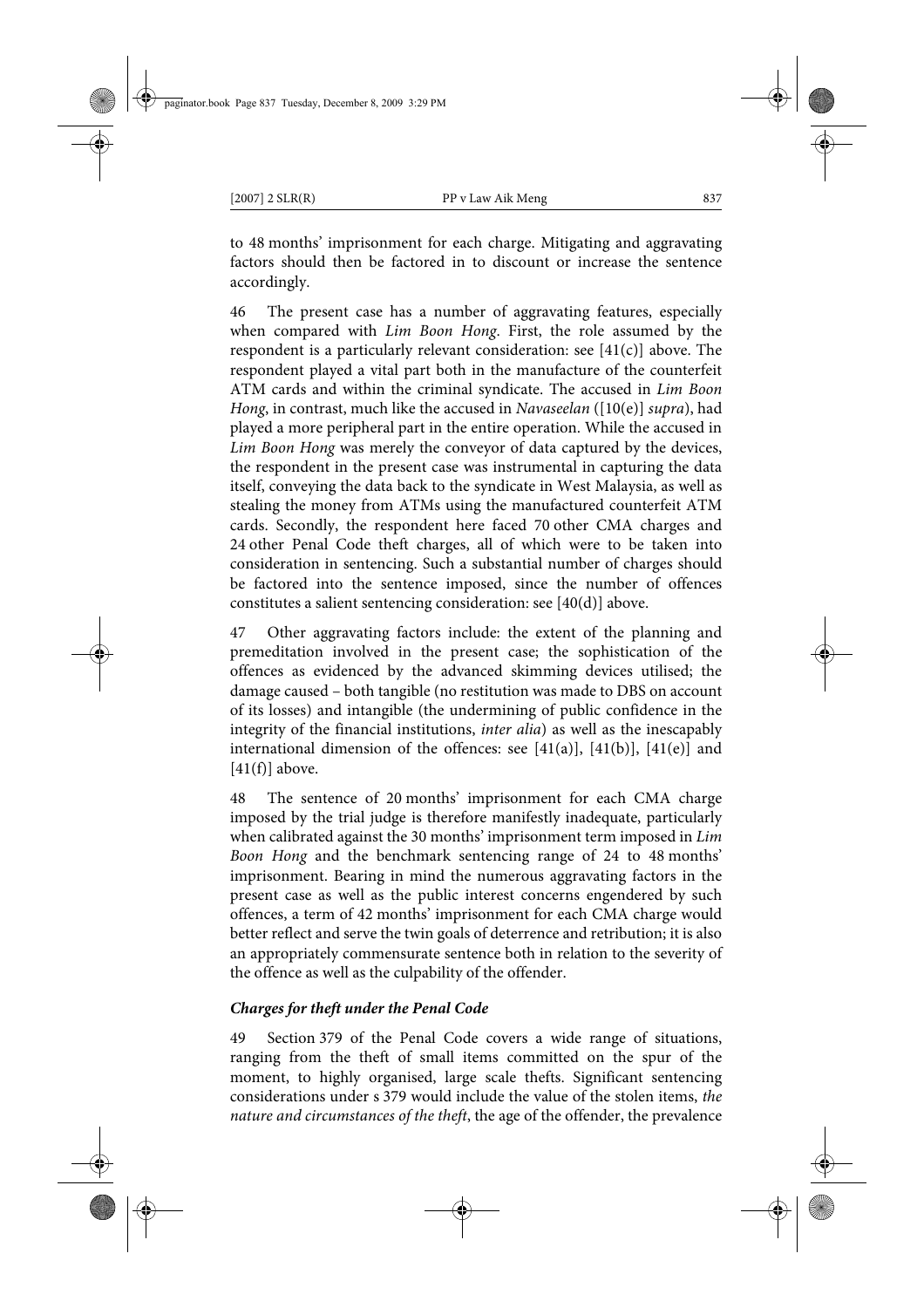of the offence and the offender's criminal record: see *Sentencing Practice* ([18] *supra*) at p 340. It is pertinent to note that the theft offences in the present case are part and parcel of the syndicate operation of counterfeit ATM cards and as such, these very vital circumstances forming the backdrop and surrounding the commission of the theft should constitute a relevant factor in sentencing. Further, where the theft is in fact part of an organised team activity and is meticulously planned as it was in the instant scenario, the offence assumes an enhanced gravity and should attract a higher custodial sentence.

50 The sentence imposed for the theft charges in *Navaseelan* ([10(e)] *supra*) affords a relevant *guideline* or *starting point* when contemplating the rather similar charges in the present case, as both cases concern the illegal withdrawal of money from ATMs using counterfeit ATM cards. In *Navaseelan*, although the total value of all the thefts was \$54,380 (admittedly far more than the \$18,590 involved in the present case), the amount stolen in the *proceeded charges* only came to \$3,700. In the present case, the amount stolen in the proceeded charges came up to \$8,000, twice as much as that in *Navaseelan*. This was overlooked by the trial judge. Further the *nature* of the offences viewed in their entirety is more serious in the present case than in *Navaseelan*. Taking these factors into account, the six-month imprisonment term imposed for each theft charge in *Navaseelan* should be enhanced accordingly in the present case. I have determined that a term of 15 months' imprisonment for each theft charge is more appropriate and hardly disproportionate in light of the factual matrix surrounding the thefts.

#### **The one-transaction rule and the totality principle analysed**

51 It must be stated at the outset that the applicability of both the onetransaction rule and the totality principle in Singapore is qualified by the operation of s 18 of the Criminal Procedure Code (Cap 68, 1985 Rev Ed) ("CPC"), in cases where an accused is convicted and sentenced to imprisonment for more than two distinct offences. The section provides:

18 Where at one trial a person is convicted and sentenced to imprisonment for at least 3 distinct offences, the court before which he is convicted shall order that the sentences for at least two of those offences shall run consecutively.

In the present case, the respondent has been convicted and sentenced to imprisonment for six distinct offences and s 18 of the CPC requires that at least two of these sentences are ordered to run consecutively. Having established that, we may proceed with an analysis of the two principles.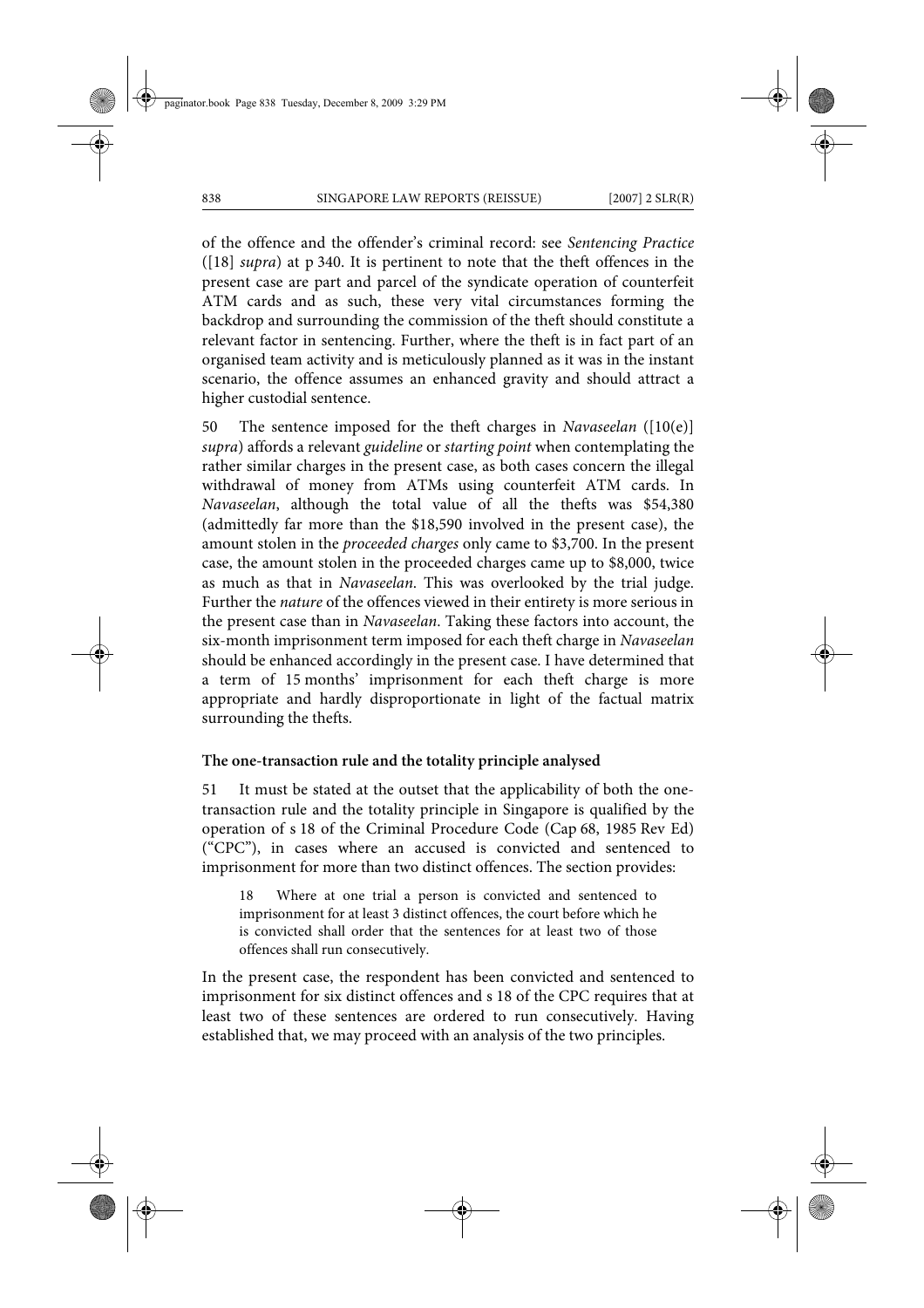# *The one-transaction rule*

52 The one-transaction rule requires that where two or more offences are committed in the course of a single transaction, all sentences in respect of those offences should be concurrent rather than consecutive: *Maideen Pillai v PP* [1995] 3 SLR(R) 706; *Kanagasuntharam v PP* [1991] 2 SLR(R) 874 ("*Kanagasuntharam*"). Prof Andrew Ashworth in *Sentencing and Criminal Justice* ([24(f)] *supra*) at p 245 interpreted the *raison d'être* for the "single transaction" principle in terms of proximity in time *and* proximity in type of offence. Such an interpretation was also adopted by Dr D A Thomas in *Principles of Sentencing* (Heinemann, 2nd Ed, 1979) ("*Principles of Sentencing*"), who opined at p 54:

The concept of 'single transaction' may be held to cover a sequence of offences involving a repetition of *the same behaviour* towards the *same victim* … provided the offences are committed *within a relatively short space of time*. [emphasis added]

53 Applying these principles to the present case, even if the offences committed at different ATMs in Singapore may be regarded as having been perpetrated against the *same victim*, *ie*, the DBS-POSB group, the offences were nevertheless not committed *within a relatively short space of time*. From the statement of facts, it can be ascertained that the card skimming executed by the respondent and his accomplices took place between 22 May 2006 and 29 June 2006 at three different ATM machines and at different points in time. Further, at different junctures between 24 May 2006 and 1 July 2006, cloned ATM cards were used at various ATMs in Singapore to illegally withdraw cash. The requisite "proximity in time" element is to that extent absent and the offences cannot be construed as a "single transaction".

54 In the High Court decision of *Navaseelan Balasingam v PP* [2007] 1 SLR(R) 767 (the appeal from *Navaseelan* ([10(e)] *supra*)), Tay Yong Kwang J discussed the one-transaction rule in relation to ATM card frauds. He stated that while consecutive withdrawals made at the *same* ATM *on one occasion* may be regarded as one transaction for the purpose of sentencing, it was quite impossible to view the multiple offences in that case as one transaction as they were committed at *different ATMs* in various parts of the island. Tay J was therefore of the view that the consecutive sentences imposed in that case were justified and that the one-transaction rule did not apply. By the same token, the one-transaction rule cannot be invoked in the present case.

55 It is also appropriate to reiterate that the one-transaction rule should not be construed as a hard and fast rule rigidly applied across the board. In this context, in *Kanagasuntharam* ([52] *supra*), Yong CJ observed at [6]:

*The general rule, however, is not an absolute rule*. The English courts have recognised that there are situations where consecutive sentences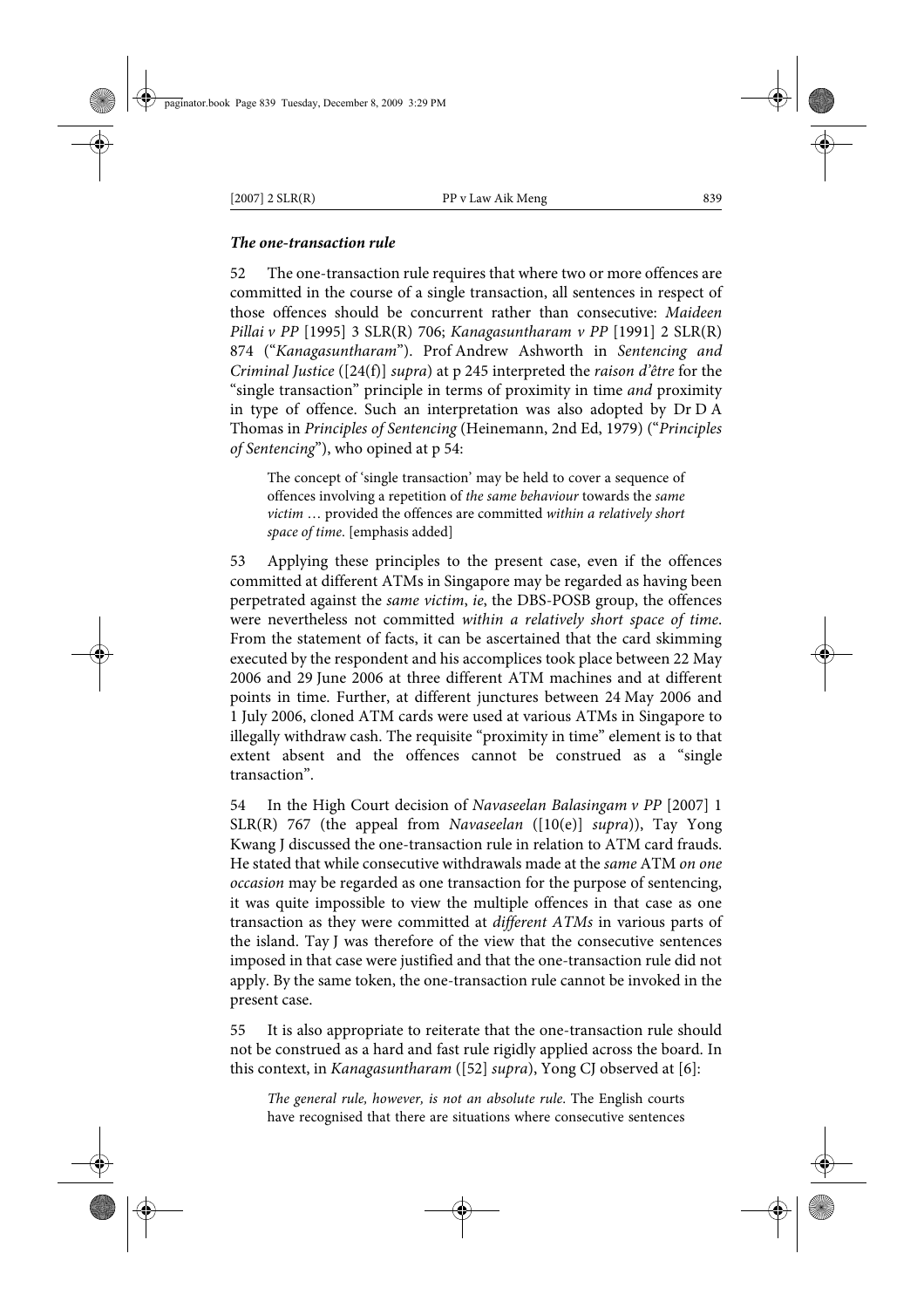are necessary to discourage the type of criminal conduct being punished: see *R v Faulkner* (1972) 56 Cr App R 594*, R v Wheatley* (1983) 5 Cr App R (S) 417 and *R v Skinner* (1968) 8 Cr App R (S) 166. *The applicability of the exception is said to depend on the facts of the case and the circumstances of the offence*. It is stated in broad and general terms and although it may be criticised as vague, it is necessarily in such terms *in order that the sentencer may impose an appropriate sentence in each particular case upon each particular offender at the particular time the case is heard*. [emphasis added]

Further, in recognising that the one-transaction rule is not carved in stone and should be applied sensibly, the Court of Appeal in *V Murugesan v PP* [2006] 1 SLR(R) 388 ("*V Murugesan*") also referred to the case of *R v Peter John Kastercum* (1972) 56 Cr App R 298, where the English Court of Appeal had considered the principles for determining whether sentences for convictions of a substantive offence and of assault on a police officer should run concurrently or consecutively. The English Court of Appeal had rationalised the one-transaction rule, at 299–300, in the following terms (see *V Murugesan* at [34]):

[W]here several offences are tried together and arise out of the same transaction, it is a good working rule that the sentences imposed for those offences should be made concurrent. The reason for that is because if a man is charged with several serious offences arising out of the same situation and consecutive sentences are imposed, the total very often proves to be much too great for the incident in question. *That is only an ordinary working rule; …* [emphasis added]

56 Indeed, in *Sentencing and Criminal Justice* ([25(b)] *supra*), Prof Ashworth has also perceptively remarked that one stumbling block in constructing a workable definition of a "single transaction" for the onetransaction rule is that "it seems to be little more than a pragmatic device for limiting overall sentences rather than a reflection of a sharp category distinction": see p 244. Therefore, where consecutive sentences are in keeping with the gravity of the offences, courts should not impose concurrent sentences simply because they feel fettered by the presumed operation of the one-transaction rule. I am persuaded in any event that even if the offences in the present case might conceivably be perceived as part of a single transaction, consecutive sentences are nonetheless not only more appropriate here, they are in fact dictated by the gravity of the offences involved.

#### *The totality principle*

57 Dr D A Thomas explains the totality principle in *Principles of Sentencing* ([52] *supra*) as follows:

[T]he principle has two limbs. A cumulative sentence may offend the totality principle if the aggregate sentence is substantially above the normal level of sentences for the most serious of the individual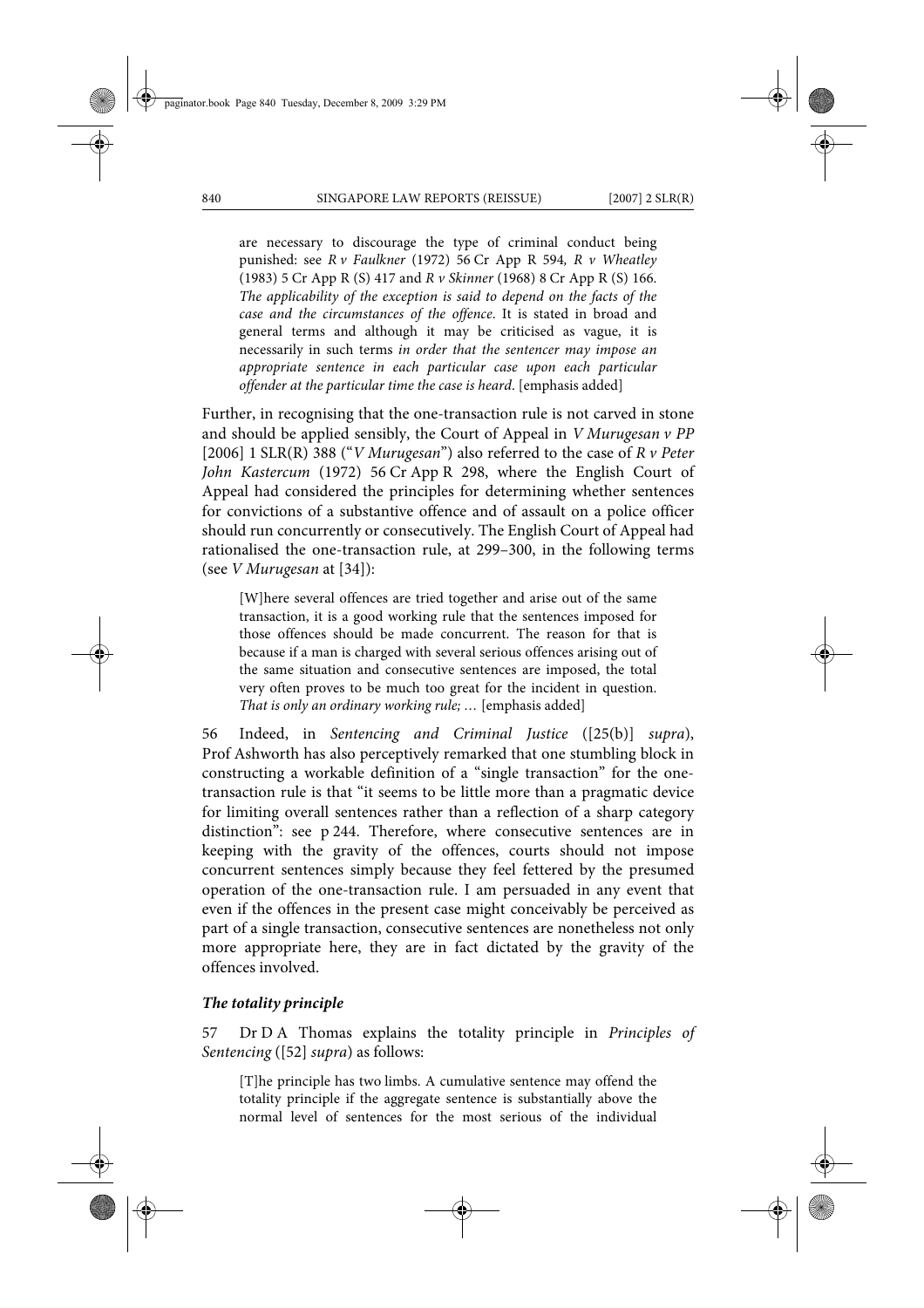offences involved, or if its effect is to impose on the offender 'a crushing sentence' not in keeping with his records and prospects.

This definition was adopted by the Court of Criminal Appeal in *Kanagasuntharam* ([52] *supra*).

58 Admittedly, the cumulative sentence of 12 years' imprisonment I have prescribed exceeds the maximum sentence tier for the most serious of the individual offences involved (s 4 read with s 10 of the CMA) in the present case. Be that as it may, a sentence merely two years in excess of the ten-year upper limit for a s 10 CMA charge cannot be considered excessive. More importantly, it must be borne in mind that such a definition of the totality principle should not be rigidly and blindly applied to *all* cases. Rather, it must be invoked sensibly. The totality principle guides the court in sentencing an offender guilty of more than one offence, ensuring that the total sentence remains proportionate to the gravity of the context. There is a suggestion in *V Murugesan* ([55] *supra*) that the aggregate sentence can be measured against the maximum sentence for the most serious of the offences the accused has been convicted of, *unless* the offender is a persistent offender or alternatively, if the maximum sentence seems *too short to reflect the gravity of the appellant's total conduct*. Professor Tan Yock Lin in *Criminal Procedure* (Butterworths, 2006) at XVIII [4101.1] has correctly observed:

In the present view, while the totality principle is a salutary reminder to ensure proportionality in a global sense, especially with respect to overlapping offences, there will be cases where the commission of multiple last offences, viewed in the light of the offender's antecedents, *suggests strongly a persistent offender who should in the public interest be specifically deterred from a life of crime by a heavier sentence*. [emphasis added]

59 Indeed, when *Navaseelan*'s appeal ([54] *supra*) was heard, Tay J was of the view that the district judge erred when he appeared unduly constrained by the totality principle and unduly attentive to the maximum sentence provided for the "most serious offence" (which would be ten years' imprisonment but for which the district judge could only sentence up to seven years because of s 11(3) of the CPC): [54] *supra* at [28]. As a consequence the district judge settled on an aggregate sentence of five and a half years' imprisonment in assessing the permutation of consecutive sentences. Tay J opined that this aggregate sentence imposed by the district judge did not reflect the severity of the offences in question and was indeed manifestly inadequate in the circumstances. He therefore enhanced the sentence by altering the permutation of the consecutive sentences, ordering that *all* the sentences for the CMA charges were to run consecutively. This resulted in a total sentence of eight and a half years' imprisonment (including the sentence for the theft charges).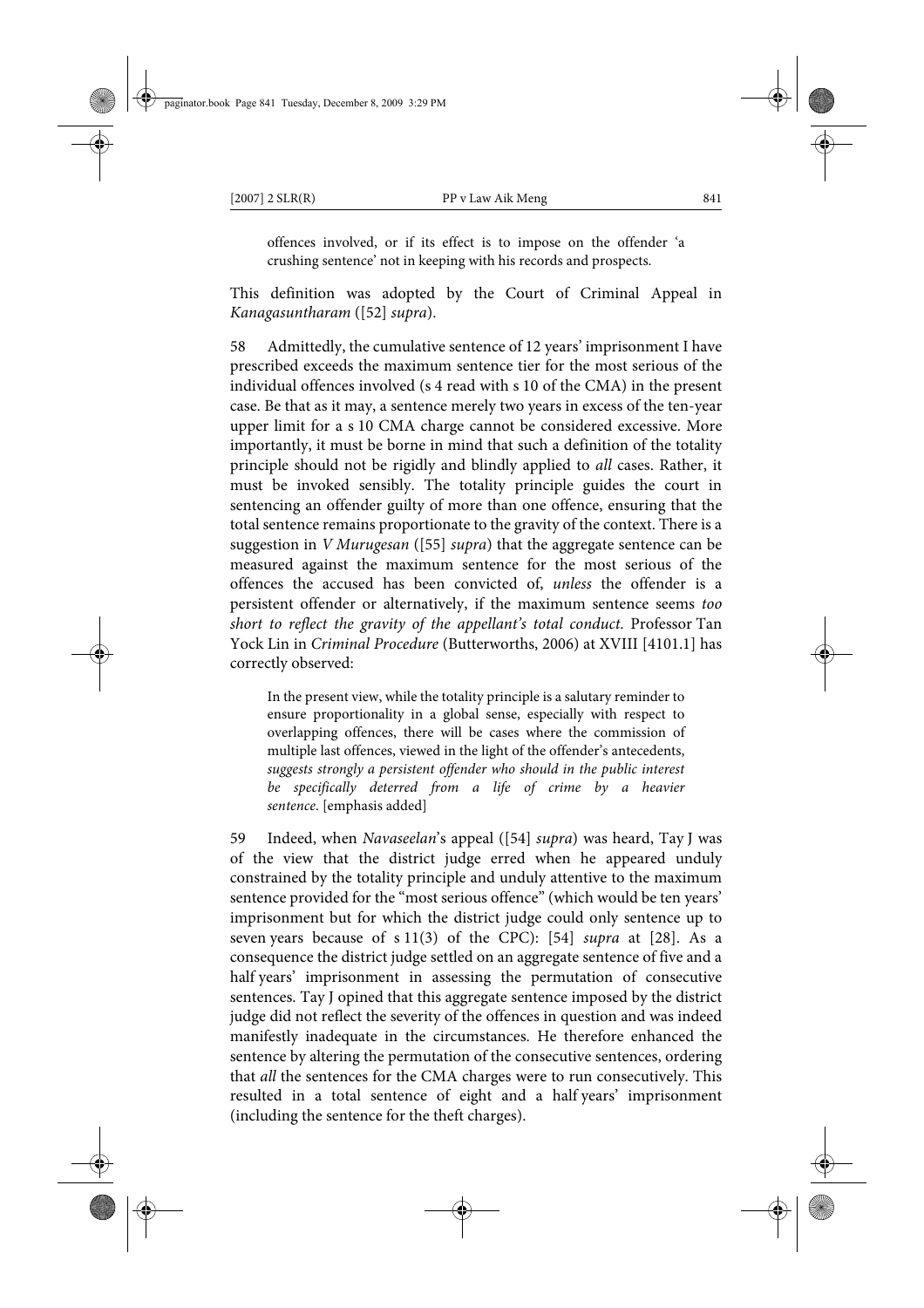60 It is axiomatic that the totality principle, not dissimilarly from its onetransaction counterpart, functions not as an inflexible rule, but rather as a helpful guideline to remind the court that the correlation of the sentence to the gravity of the offender's conduct and offences is of critical importance. In short, sentences must be restrained by the principle of proportionality. In the present case, the serious damage inflicted on the integrity and reputation of a financial institution, the scale of the syndicated operation, the premeditation and sophistication of the offences and, not least, the audacious bravado that inspired the commission of the offences coalesce to radically exacerbate the gravity of the offences. Having accorded due consideration to the totality principle, I am of the view that a cumulative imprisonment term of 12 years' imprisonment adequately betokens and befits the gravity of the offences.

# **Conclusion**

61 I reiterate that this is the *first* case in Singapore encompassing the *entire* gamut of ATM crime, starting with ATM card skimming and the transfer of "stolen" data onto cloned ATM cards and culminating in the use of cloned cards to withdraw money from accounts. The respondent played a critical role in a sophisticated criminal plot *that was conceived and masterminded in another jurisdiction to specifically target and harm a financial institution in Singapore*. Had he not been promptly apprehended, one can only imagine the colossal loss that could potentially have been incurred by a significant number of other POSB account holders and/or the DBS-POSB group. The prevalence of such offences will only spell doom for the future of ATM operations, portending soaring costs and substantial inconvenience for all involved in daily financial transactions that so many of us take for granted; financial institutions will inevitably succumb to the vulnerability of electronic fraud and be forced to employ considerable resources in order to remain vigilant and safeguard themselves against the threat of imminent innovative and fraudulent schemes. In short, such crimes if left unchecked, will strip ATMs of the safety, security and convenience that they have heretofore promised. Only the spectre of a severe penalty can serve as a proper panacea to counter any attempt by any individual or member of a syndicate seeking to systematically compromise our ATM network and the integrity of our financial institutions. Such an offender must appreciate that any sentence meted out, while it is commensurate with the gravity of the offence and the actual culpability involved, will nevertheless be significantly enhanced by the paramount sentencing consideration of general deterrence.

62 This is decidedly not a case involving an isolated indiscretion or a momentary lapse of judgment. The offences in question could not have been perpetrated without substantial and meticulous planning and organisation. Indeed, the offences *systematically* targeted and ventured to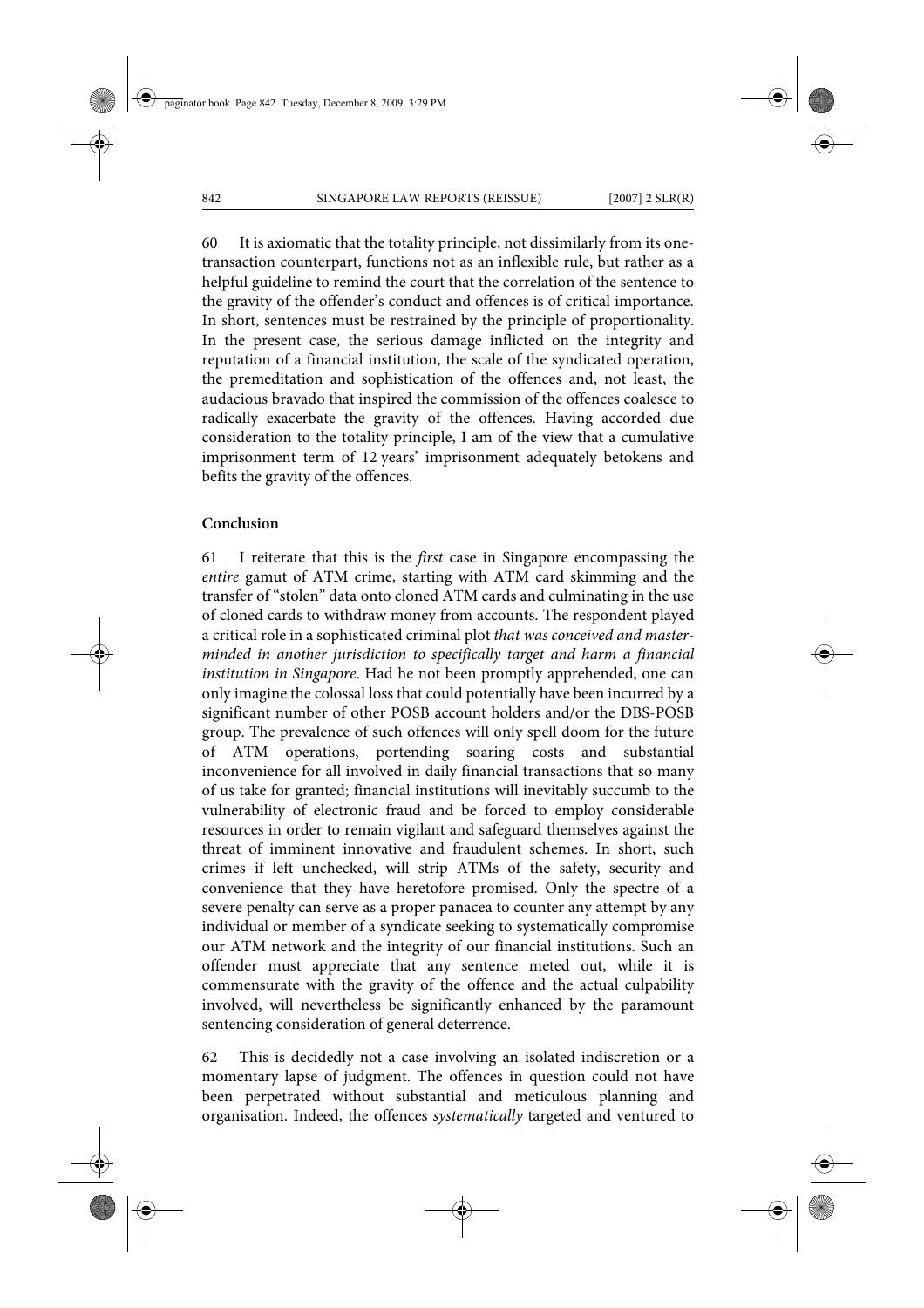compromise the integrity of a bank's platform for payments and cash withdrawals. The 94 charges taken into account in this matter are a compelling, and indeed irrefutable testament to the respondent's pivotal role in a sophisticated syndicate that schemed to conscientiously and unrelentingly perpetrate fraud on a massive scale in Singapore. I am persuaded that the sentences meted out by the trial judge were manifestly inadequate and do not waver in acceding to the prosecution's appeal.

63 In the result, I have ordered:

(a) 42 months' imprisonment for each of the two CMA charges (District Arrest Cases Nos 32568 of 2006 and 32570 of 2006);

(b) 15 months' imprisonment for each of the four theft charges (District Arrest Cases Nos 32575 of 2006, 32577 of 2006, 32579 of 2006 and 32585 of 2006); and

(c) that all sentences run consecutively.

64 It would be appropriate to underscore that the courts will dispense similarly harsh sentences to all individuals or syndicates who presume to engage in criminal conduct that may undermine public confidence in the use of the internet or any other technology employed to settle or process financial transactions. This being the age of electronic commerce, the courts have a duty to police and protect all such mediums of settlement by signalling in no uncertain terms that any attempt to compromise the security and convenience of such transactions will be ruthlessly countered. A recent issue of *The Economist* (17–23 February 2007), at p 14, has aptly focussed attention on the rapidly increasing importance of electronic payments as a substitute for cash payments:

[C]ash, after millennia as one of mankind's most versatile and enduring technologies, looks set over the next 15 years or so finally to melt away into an electronic stream of ones and zeros. If an era is represented by its money, the information age is at hand.

…

Information-money can be handled by any information processing device. That includes the mobile phone, which can add to money's utility thanks to its display and its power at any time to link to your bank as a mobile ATM. Visa thinks a contactless digital transaction takes less than half the time of a cash one and that people liberated from what happens to be in their wallets spend a fifth more.

Which is why digital cash is now solving its chicken-and-egg problem. In the past shopkeepers would not install systems unless shoppers had electronic cash. And shoppers would not use electronic cash unless they had something to buy. But smart cards and readers have become cheap and consumers now possess mobile phones in droves. The trillions of payments that are too small to bear the fees of paying by credit card have come within reach and almost everyone stands to gain.